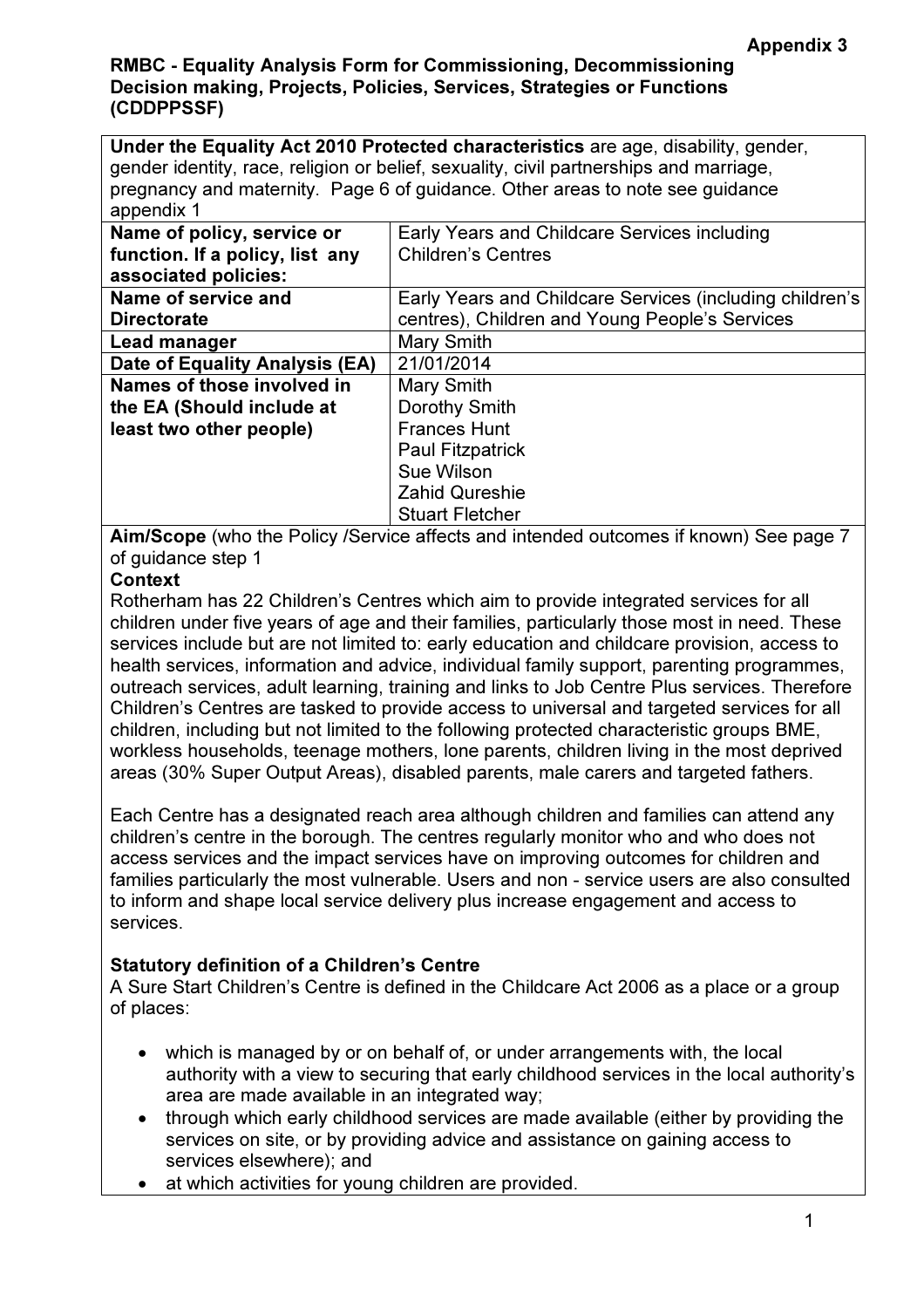It follows from the statutory definition of a children's centre that children's centres are as much about making appropriate and integrated services available, as it is about providing premises in particular geographical areas.

Centres identify, reach and help all families, especially those in greatest need of support, and have a particular emphasis on improving outcomes.

- Child development and school readiness
- Parenting aspirations and parenting skills
- Child and family health and life chances

A children's centre should make available universal and targeted early childhood services to children under 5 years of age and their families, either by providing the services at the centre itself or by providing advice and assistance to parents (mothers and fathers) and prospective parents in accessing services provided elsewhere.

This Equalities Analysis has been undertaken to identify the potential impact of proposed changes to children's centres delivery from 1<sup>st</sup> April 2015 which Cabinet agreed (15<sup>th</sup>) January 2014) could go out to public consultation. This is an evolving EA, which will be monitored on a regular basis and have additional information added to it as required.

In determining this proposal implications relating to the Public Sector Equality Duty will be considered in all cases. These are :

(a) eliminate discrimination, harassment, victimisation and any other conduct that is prohibited by or under this Act;

(b) advance equality of opportunity between persons who share a relevant protected characteristic and persons who do not share it;

(c) foster good relations between persons who share a relevant protected characteristic and persons who do not share it.'

The proposal considered here will ensure that all equality considerations will be taken on board to help mitigate any disproportionate or negative impact on any "Protected characteristic" or our deprived communities. This is evidenced in our rationale to reviewing Children's Centre service provision to keep open the children centre buildings where there are more than 400 vulnerable children under 5 years of age (GP data 31.3.13) living in the 30% most disadvantaged super output areas as measured nationally by the Index of Multiple Disadvantage (IMD) 2010 locally. Also current usage data is available for each children's centre which shows data broken down by race, gender and disability. Any proposal adopted will continue to monitor usage to ensure equality in service delivery continues.

Further, equality monitoring of all consultees shows inclusivity in the consultation process by BME, women and disabled respondents that is more or less proportionate to the demographic profiles of the borough. The disaggregated data shows that there are significant number of BME and disabled respondents who agree with the two key questions (chosen centres and outreach provision). A more detailed analysis of the consultation process is contained in Appendix A

The Proposals – Children Centre services will continue to be delivered in all communities, particularly for those in most need. However in light of the significant budget reduction of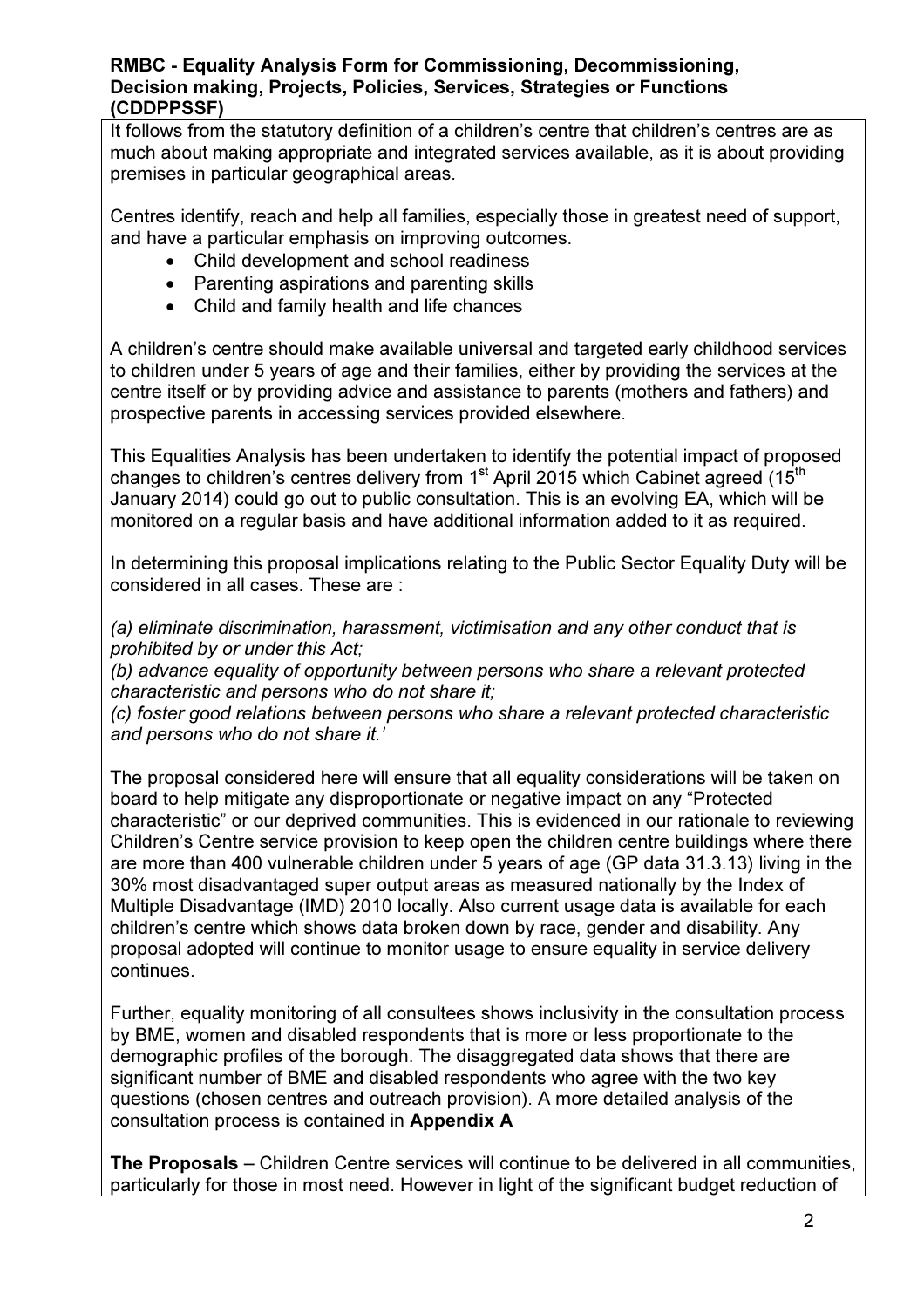2.2m, services will be delivered differently by keeping 9 children's centre buildings open and delivering outreach services to those communities where 13 children's centre buildings are proposed to close. Expressions of interest will be sought from schools, staff, private and voluntary childcare providers and other organisations to take on the 13 buildings to continue delivery of childcare provision and children centre services. The 9 children centre buildings proposed to remain open will be clustered to form 7 designated Children's Centres across the borough with an outreach service delivering services in all local communities.

It is proposed to create a Foundation Years' Service with Children Centres working together with health partners, social care, voluntary sector, parents, schools and early education and child care providers, to continue to deliver services in local communities, which improves outcomes for all children under 5 and their families, particularly those in need of support. All partners will continue to deliver services for children aged 0-5 and their families within local communities. For example:

- Ante natal and post natal services
- Healthy Child Programme
- Free Early Education for 3 and 4 year olds
- Free early education for the vulnerable 2 year old

Outreach workers will continue to deliver services in those communities where buildings are proposed to close by using alternative venues and working in partnership with other service providers.

The Rationale - underpinning the proposals is to ensure that sufficient children's centres are readily accessible in areas of highest need. The GP data\*  $(31<sup>st</sup>$  March 2013) showing the number of children under fives living in the most 30% disadvantaged super output areas\*\* (index of multiple deprivation 2010), was used to determine which buildings would be proposed to remain open and which proposed to close.

It is proposed to keep open the children centre buildings where there are more than 400 vulnerable children under 5 years of age living in the most disadvantaged areas (30% SOAs). When evaluated, this means having 7 children centre areas (incorporating 9 buildings) across the borough. It is proposed to extend the reach area of the 7 centres remaining open and to provide outreach services to those areas that do not have ready access to a main children's centre building. By outreach we are referring to activities being delivered in other buildings within the local communities.

#### Children's Centre Buildings Proposed to Stay Open

| <b>Children's Centre</b>                    | Number of children under 5* as at<br>31.3.13 in 30% SOA's** |
|---------------------------------------------|-------------------------------------------------------------|
| <b>Arnold Children's Centre</b>             | 597                                                         |
| <b>Aughton Early Years Centre</b>           | 411                                                         |
| <b>Coleridge Children's Centre</b>          | 970                                                         |
| <b>Maltby Stepping Stones</b>               | 727                                                         |
| Rawmarsh Children's Centre                  | 888                                                         |
| <b>Rotherham Central</b>                    | 725                                                         |
| <b>Swinton Brookfield Children's Centre</b> | 636                                                         |
| Thrybergh Dalton Children's Centre          | 610                                                         |
| <b>Valley Children's Centre</b>             | 524                                                         |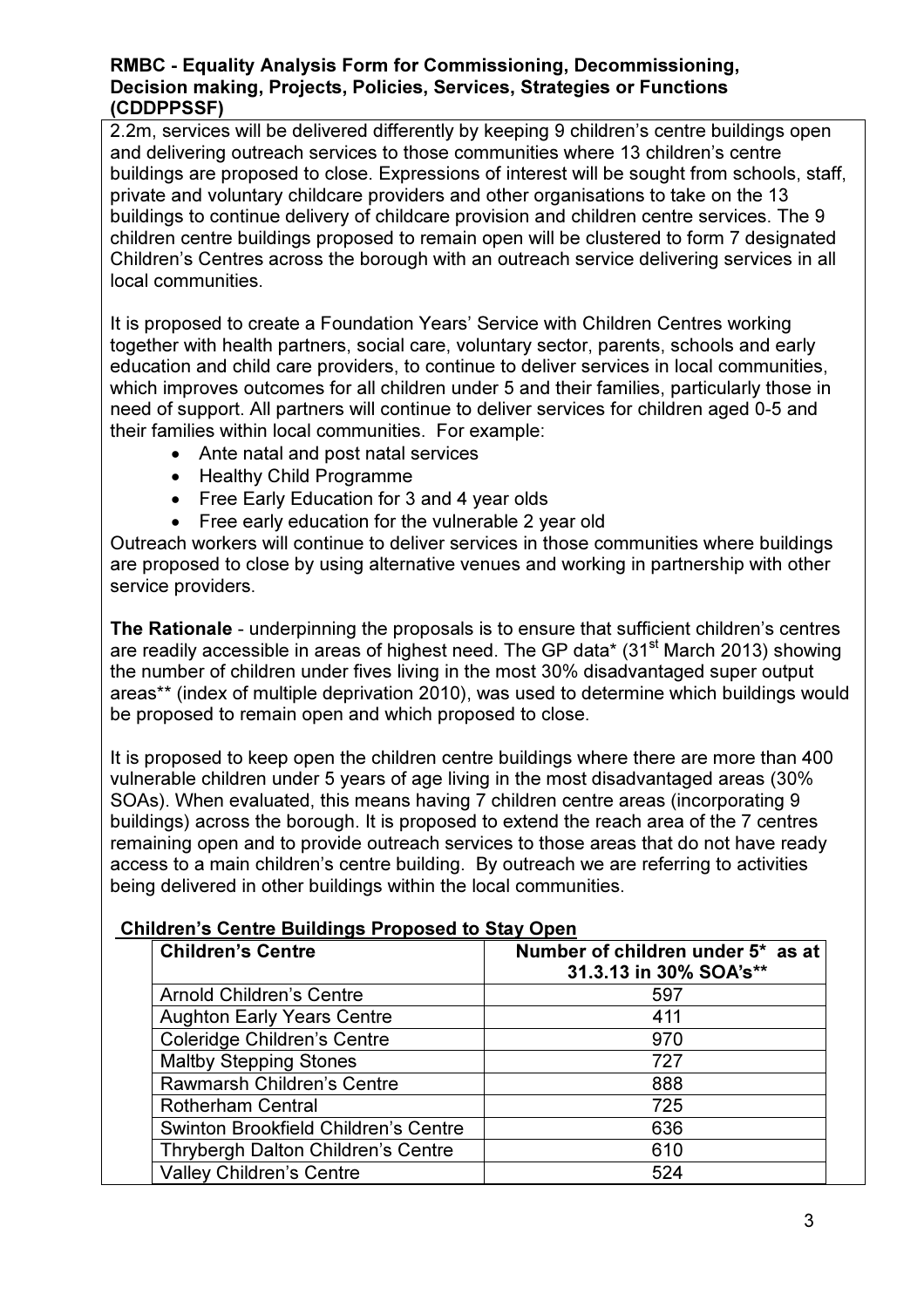RMBC - Equality Analysis Form for Commissioning, Decommissioning, Decision making, Projects, Policies, Services, Strategies or Functions (CDDPPSSF)

| <b>Children's Centre</b>               | Number of children under 5* as at<br>31.3.13 in 30% SOA's** |
|----------------------------------------|-------------------------------------------------------------|
| <b>Cortonwood Children's Centre</b>    | 211                                                         |
| Dinnington Children's Centre           | 352                                                         |
| Kimberworth Children's Centre          | 308                                                         |
| <b>Marcliff Children's Centre</b>      | O                                                           |
| <b>Meadows Children's Centre</b>       | 206                                                         |
| <b>Park View Children's Centre</b>     | 345                                                         |
| Rockingham Children's Centre           | 261                                                         |
| <b>Ryton Brook Children's Centre</b>   | 67                                                          |
| <b>Silver Birch Children's Centre</b>  | 138                                                         |
| Sue Walker Children's Centre           | 0                                                           |
| Thorpe Hesley Children's Centre        | 0                                                           |
| <b>Thurcroft Children's Centre</b>     | 189                                                         |
| <b>Wath Victoria Children's Centre</b> | 374                                                         |

\*Number of children under 5 years of age based on GP data as of the  $31<sup>st</sup>$  March 2013

\*\* Most disadvantaged 30% SOA areas as measured by the Index of Multiple Deprivation 2010(IMD)

Please note in the table above, Marcliffe, Thorpe Hesley and Sue Walker Children's Centres show zero children living in the 30% SOA. Please note that in these areas children under 5 accessing the centre are from outside of the 30% SOA areas.

A public consultation has taken place from  $3<sup>rd</sup>$  February until  $30<sup>th</sup>$  April 2014. This included an online questionnaire, comments email section, Frequently Asked Questions, 13 formal public consultation events with parents across the borough and a stakeholder event on the 2<sup>nd</sup> April 2014 for key stakeholders/partners. It also included face to face sessions with interested parties as requested.

Following the analysis and outcome of the public consultation, a report will be prepared for the Cabinet meeting to be held on  $18<sup>th</sup>$  June 2014.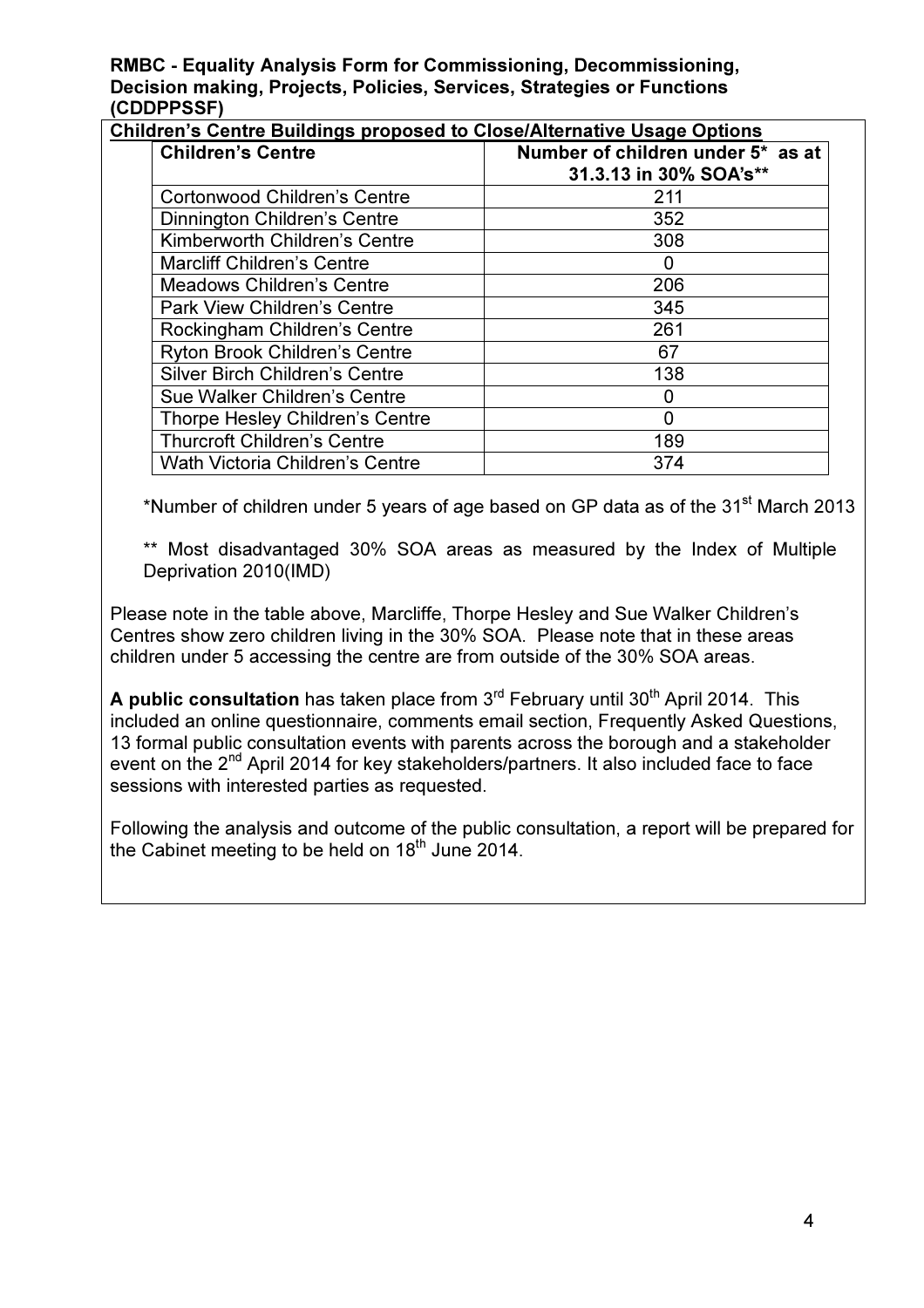Table 1 shows all Rotherham Children's Centres (with the buildings proposed to stay open highlighted) and the number of<br>users accessing individual Centres by target/protected characteristics groups between 1<sup>st</sup> April 2013

|                                               |            |                  |              | 30%        |                         |                |                 |               |                |
|-----------------------------------------------|------------|------------------|--------------|------------|-------------------------|----------------|-----------------|---------------|----------------|
|                                               | <b>BME</b> | <b>Workless</b>  | <b>Total</b> | <b>SOA</b> |                         |                |                 | All           |                |
|                                               | Children   | <b>Household</b> | Children     | Children   | <b>Teenage</b>          | Lone           | <b>Disabled</b> | <b>Male</b>   | <b>Target</b>  |
| <b>Children's Centre Accessed</b>             | Seen       | Seen             | Seen         | Seen       | <b>Mothers</b>          | <b>Parents</b> | <b>Parents</b>  | <b>Carers</b> | <b>Fathers</b> |
| Rawmarsh                                      | 77         | 241              | 890          | 725        | 46                      | 142            | 24              | 238           | 105            |
| Aughton                                       | 73         | 135              | 742          | 258        | 25                      | 96             | 19              | 221           | 49             |
| <b>Stepping Stones</b>                        | 40         | 304              | 722          | 510        | 32                      | 168            | 21              | 181           | 98             |
| <b>Brookfield</b>                             | 25         | 147              | 696          | 475        | 24                      | 67             | 15              | 117           | 38             |
| <b>Rotherham Central</b>                      | 337        | 301              | 682          | 596        | 27                      | 119            | 27              | 161           | 127            |
| Arnold                                        | 145        | 294              | 657          | 580        | 27                      | 130            | 32              | 144           | 74             |
| Coleridge                                     | 381        | 321              | 593          | 583        | 38                      | 144            | 16              | 127           | 112            |
| Valley                                        | 399        | 174              | 716          | 376        | 9                       | 79             | 18              | 142           | 94             |
| Thrybergh                                     | 39         | 228              | 560          | 521        | 27                      | 101            | 11              | 122           | 60             |
| Wath Victoria                                 | 53         | 172              | 661          | 348        | 19                      | 116            | 44              | 158           | 58             |
| Dinnington                                    | 34         | 165              | 601          | 270        | 30                      | 92             | 17              | 125           | 43             |
| Park View                                     | 35         | 163              | 436          | 309        | 17                      | 77             | 16              | 127           | 44             |
| <b>Silver Birch</b>                           | 56         | 89               | 827          | 131        | 27                      | 72             | 14              | 193           | 26             |
| Kimberworth                                   | 87         | 112              | 565          | 362        | 14                      | 65             | 11              | 87            | 39             |
| Cortonwood                                    | 38         | 125              | 516          | 218        | 11                      | 78             | 27              | 126           | 51             |
| Sue Walker                                    | 33         | 57               | 421          | 12         | 12                      | 39             | 23              | 65            | 18             |
| <b>Meadows</b>                                | 35         | 84               | 414          | 172        | 11                      | 91             | 22              | 119           | 30             |
| Marcliff                                      | 22         | 28               | 367          | 42         | $\overline{\mathbf{4}}$ | 18             | $\overline{2}$  | 42            | $\overline{7}$ |
| Thorpe Hesley                                 | 14         | 14               | 306          | 23         | $\overline{2}$          | 28             | 23              | 85            | 17             |
| Rockingham                                    | 21         | 73               | 298          | 232        | 10                      | 58             | 10              | 61            | 29             |
| Thurcroft                                     | 9          | 104              | 274          | 172        | 16                      | 43             | 3               | 73            | 28             |
| <b>Ryton Brook</b>                            | 5          | 19               | 172          | 28         | $\overline{2}$          | 14             | $\overline{2}$  | 13            | 4              |
| <b>Total Accessed Services (counted once)</b> | 1764       | 3002             | 10571        | 6278       | 375                     | 1611           | 332             | 2543          | 1075           |
| Total Accessed at proposed 'Open' Centres     | 1516       | 2145             | 6258         | 4624       | 255                     | 1046           | 183             | 1453          | 757            |
| % Accessed at proposed 'Open' Centre          | 86%        | 71%              | 59%          | 74%        | 68%                     | 65%            | 55%             | 57%           | 70%            |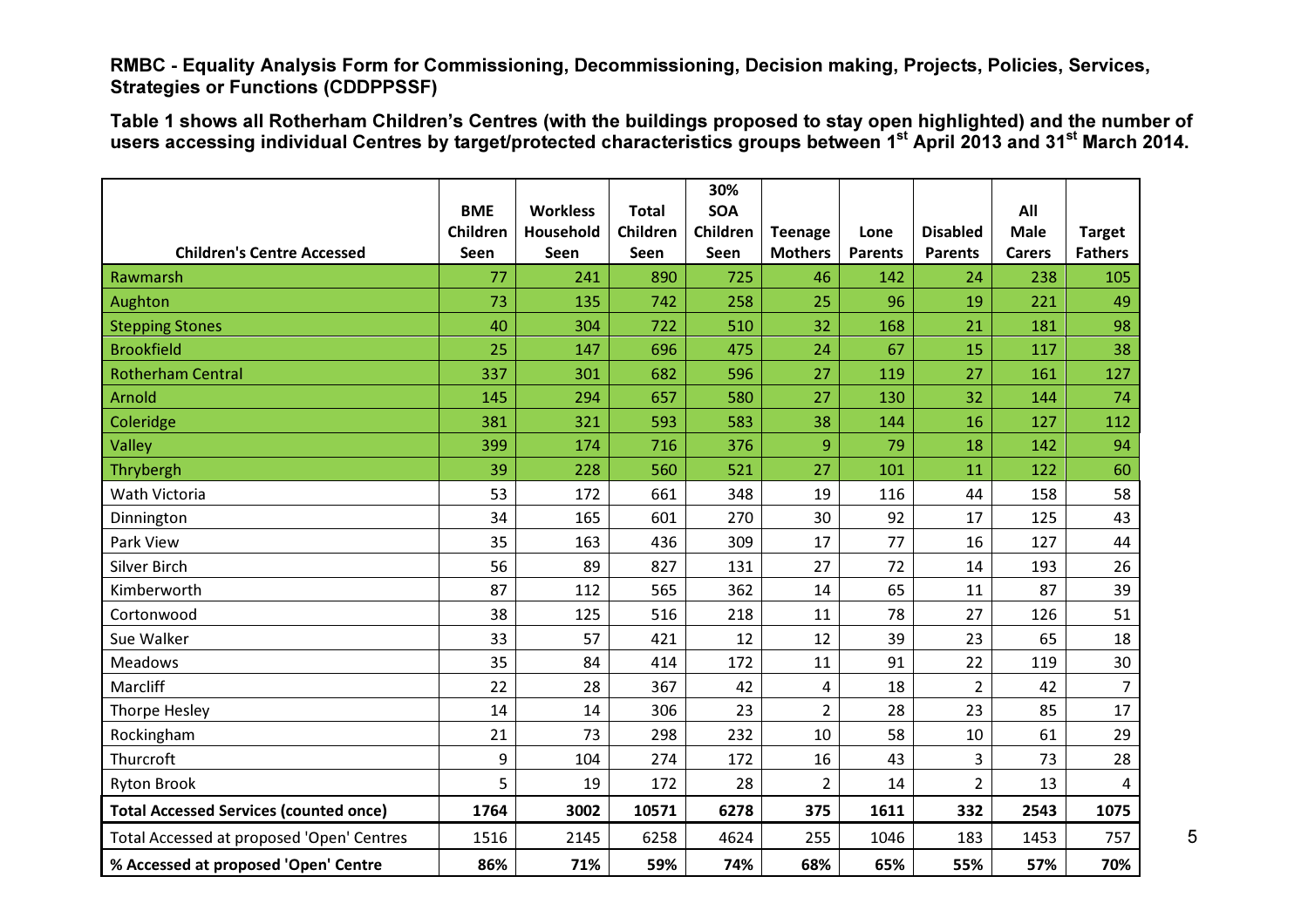What equality information is available? Include any engagement undertaken and identify any information gaps you are aware of. What monitoring arrangements have you made to monitor the impact of the policy or service on communities/groups according to their protected characteristics? See page 7 of guidance step 2

## The following equality information is available:

User data for each Children's Centre broken down by the protected group characteristics is detailed in Table 1 above and has been taken into consideration. It is also supplemented by data for the 30% most disadvantaged SOAs and the number of children under five living in the most disadvantaged SOAs which has been used as the rationale to keep open the centres with the highest number of under fives (over 400) living in the most disadvantaged 30% SOAs.

Children Centres are provided with annual baseline data and agreed targets from the Local Authority on engagement rates for the target groups in their reach area. The target groups include: teenage mothers, lone parents, BME (Asian, Pakistani and other BME), disabled parents, father/male carers, children under five living in workless households, all children under five living in the reach area, children under five living in 30% most disadvantaged SOAs.

They also have demographic information about each individual Children Centre reach area, the 11 Deprived Communities profiles, Rotherham Health profiles, CC quarterly monitoring reports (detailing take-up of services by different target groups), Early Years Foundation Service profile data, Ofsted judgements for Children Centres and Private and Voluntary and Independent early education and childcare providers. Centres also identify local community priorities eg domestic violence, substance misuse, mental health

Table 2 below shows details and analysis of the priority/protected characteristics groups that may be affected by the proposals.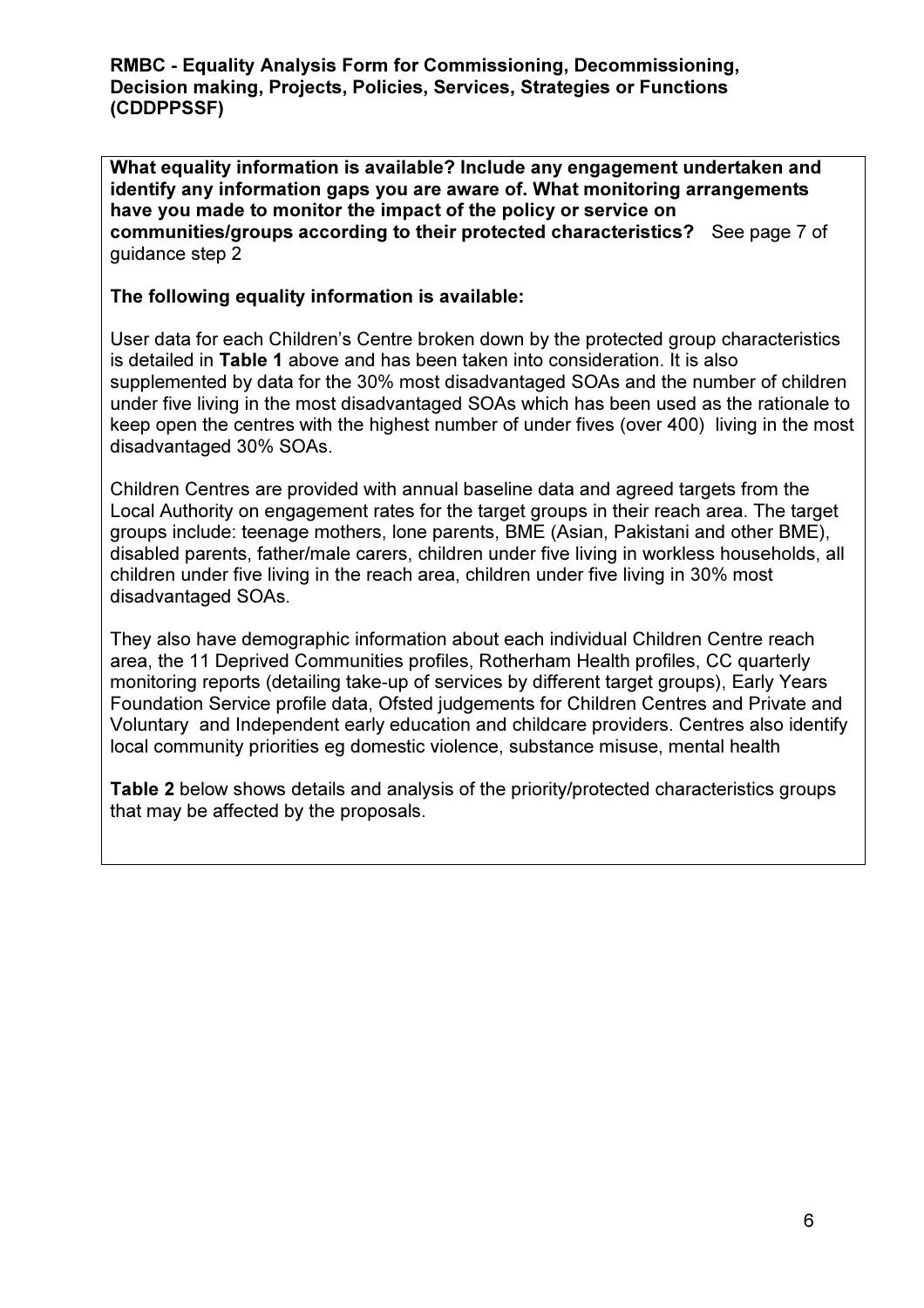| <b>Priority / Target Group</b>                                                                              | Demographic                                                                                                                                                                                               | <b>Children's Centre</b>                                                                                                                                                                                                                                                   | <b>Public Consultation</b>                                                                                                                                                                                                                                                       | <b>Analysis and Comments</b>                                                                                                                                                                                                                                                                                                                                                                                                                                                                                                                                                                                                       |
|-------------------------------------------------------------------------------------------------------------|-----------------------------------------------------------------------------------------------------------------------------------------------------------------------------------------------------------|----------------------------------------------------------------------------------------------------------------------------------------------------------------------------------------------------------------------------------------------------------------------------|----------------------------------------------------------------------------------------------------------------------------------------------------------------------------------------------------------------------------------------------------------------------------------|------------------------------------------------------------------------------------------------------------------------------------------------------------------------------------------------------------------------------------------------------------------------------------------------------------------------------------------------------------------------------------------------------------------------------------------------------------------------------------------------------------------------------------------------------------------------------------------------------------------------------------|
|                                                                                                             | <b>Information</b>                                                                                                                                                                                        | data                                                                                                                                                                                                                                                                       | (ref Appendix 1)                                                                                                                                                                                                                                                                 |                                                                                                                                                                                                                                                                                                                                                                                                                                                                                                                                                                                                                                    |
| <b>BME Families (with children)</b><br>aged under 5 years)                                                  | 15.9% of<br>children aged<br>under 5 in<br>Rotherham<br>are from a BME<br>group. 80% of<br>these children<br>live in an area<br>where the local<br>Children's<br>Centre is<br>proposed to<br>remain open. | During the period 1 <sup>st</sup><br>April 2013 – $31st$ March<br>2014 86% of children<br>from a BME group who<br>accessed Children's<br>Centre services,<br>accessed at a Centre<br>which is proposed to<br>remain open                                                   | 7.8% of respondents to<br>the online Children's<br><b>Centre Closure Public</b><br><b>Consultation described</b><br>themselves as being of<br>a BME group.<br>62% of these<br>respondents agreed<br>with the proposed<br>closures.<br>64% agreed with the<br>outreach proposals. | The majority of children from a<br>BME group live in an area where<br>the local Children's Centre is<br>proposed to remain open and<br>currently access a centre which is<br>proposed to remain open. Under<br>this proposal for the future of<br>Children's Centres an outreach<br>service will be delivered to meet<br>the needs of target families where<br>Centre buildings are proposed to<br>close.<br>Take up of services by this<br>group will continue to be<br>monitored on a quarterly basis.<br>It is not expected that this<br>specific group will be more<br>disadvantaged by the proposals<br>than any other group. |
| Families living in<br>households dependent on<br>workless benefits (with<br>children aged under 5<br>years) | 27.7% of<br>children aged<br>under 5 in<br>Rotherham live<br>in a household<br>dependent on<br>workless<br>benefits.<br>61% of these<br>children live in<br>an area where                                 | During the period 1 <sup>st</sup><br>April 2013 – $31st$ March<br>2014 71% of children<br>living in a household<br>dependent on workless<br>benefits who accessed<br><b>Children's Centre</b><br>services, accessed at<br>a Centre which is<br>proposed to remain<br>open. | This group was not<br>identified as part of the<br>public consultation.<br>However they are a<br>priority target group for<br><b>Children's Centre</b><br>delivery and access is<br>monitored on a<br>quarterly basis as part<br>of the Children's<br><b>Centre Performance</b>  | The majority of children living in a<br>household dependent on<br>workless benefits live in an area<br>where the local Children's Centre<br>is proposed to remain open and<br>currently access a centre which is<br>proposed to remain open. Under<br>this proposal for the future of<br>Children's Centres an outreach<br>service will be delivered to meet<br>the needs of target families where                                                                                                                                                                                                                                 |

Table 2 shows details and analysis of the priority/protected characteristics groups that may be affected by the proposals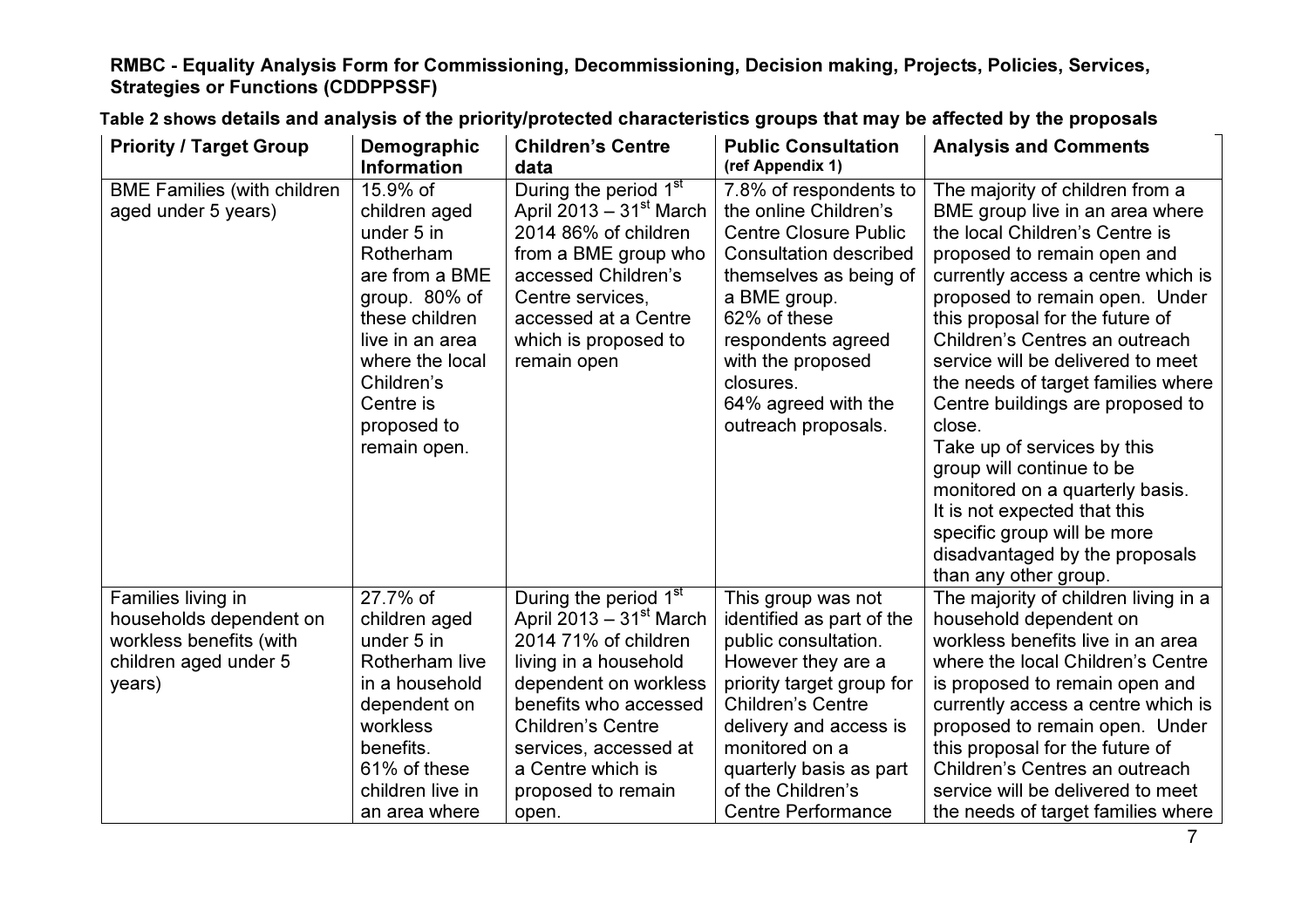|                                                                                            | the local<br>Children's<br>Centre is<br>proposed to<br>remain open.                                                                                                                                                     |                                                                                                                                                                                                                                                               | Cycle.                                                                                                                                                                                                                                                                 | Centres buildings are proposed to<br>close, therefore families will still<br>have access to services. The<br>take up of services will continue<br>to be monitored on a quarterly<br>basis. It is not expected that this<br>specific group will be more<br>disadvantaged by the proposals<br>than any other group.                                                                                                                                                                                                                                                                                                                                                                            |
|--------------------------------------------------------------------------------------------|-------------------------------------------------------------------------------------------------------------------------------------------------------------------------------------------------------------------------|---------------------------------------------------------------------------------------------------------------------------------------------------------------------------------------------------------------------------------------------------------------|------------------------------------------------------------------------------------------------------------------------------------------------------------------------------------------------------------------------------------------------------------------------|----------------------------------------------------------------------------------------------------------------------------------------------------------------------------------------------------------------------------------------------------------------------------------------------------------------------------------------------------------------------------------------------------------------------------------------------------------------------------------------------------------------------------------------------------------------------------------------------------------------------------------------------------------------------------------------------|
| Families living in 30% most<br>disadvantaged SOAs (with<br>children aged under 5<br>years) | 55% of children<br>aged under 5 in<br>Rotherham live<br>in a 30% most<br>disadvantaged<br>SOA. 71% of<br>these children<br>live in an area<br>where the local<br>Children's<br>Centre is<br>proposed to<br>remain open. | During the period 1 <sup>st</sup><br>April 2013 – $31st$ March<br>2014 74% of children<br>living in a 30% most<br>disadvantaged area<br>who accessed<br><b>Children's Centre</b><br>services, accessed at<br>a Centre which is<br>proposed to remain<br>open. | 45.6% of respondents<br>to the online Children's<br><b>Centre Closure Public</b><br>Consultation live in a<br>30% most<br>disadvantaged SOA.<br>51.7% of these<br>respondents agreed<br>with the proposed<br>closures.<br>62.3% agreed with the<br>outreach proposals. | The majority of children living in a<br>30% most disadvantaged SOA<br>live in an area where the local<br>Children's Centre is proposed to<br>remain open and currently access<br>a centre which is proposed to<br>remain open. Under this proposal<br>for the future of Children's<br>Centres an outreach service will<br>be delivered to meet the needs of<br>target families where Centres are<br>proposed to close, therefore<br>families will still have access to<br>services. The take up of services<br>will continue to be monitored on a<br>quarterly basis. It is not expected<br>that this specific group will be<br>more disadvantaged by the<br>proposals than any other group. |
| <b>Teenage Mothers</b>                                                                     | 3% of mothers                                                                                                                                                                                                           | During the period 1 <sup>st</sup>                                                                                                                                                                                                                             | 11% of respondents to                                                                                                                                                                                                                                                  | The majority of teenage mothers                                                                                                                                                                                                                                                                                                                                                                                                                                                                                                                                                                                                                                                              |
|                                                                                            | with children                                                                                                                                                                                                           | April 2013 – $31st$ March                                                                                                                                                                                                                                     | the online Children's                                                                                                                                                                                                                                                  | live in an area where the local                                                                                                                                                                                                                                                                                                                                                                                                                                                                                                                                                                                                                                                              |
|                                                                                            | aged under 5<br>years in                                                                                                                                                                                                | 2014 68% of teenage<br>mothers who accessed                                                                                                                                                                                                                   | <b>Centre Closure Public</b><br><b>Consultation were</b>                                                                                                                                                                                                               | Children's Centre is proposed to<br>remain open and currently access                                                                                                                                                                                                                                                                                                                                                                                                                                                                                                                                                                                                                         |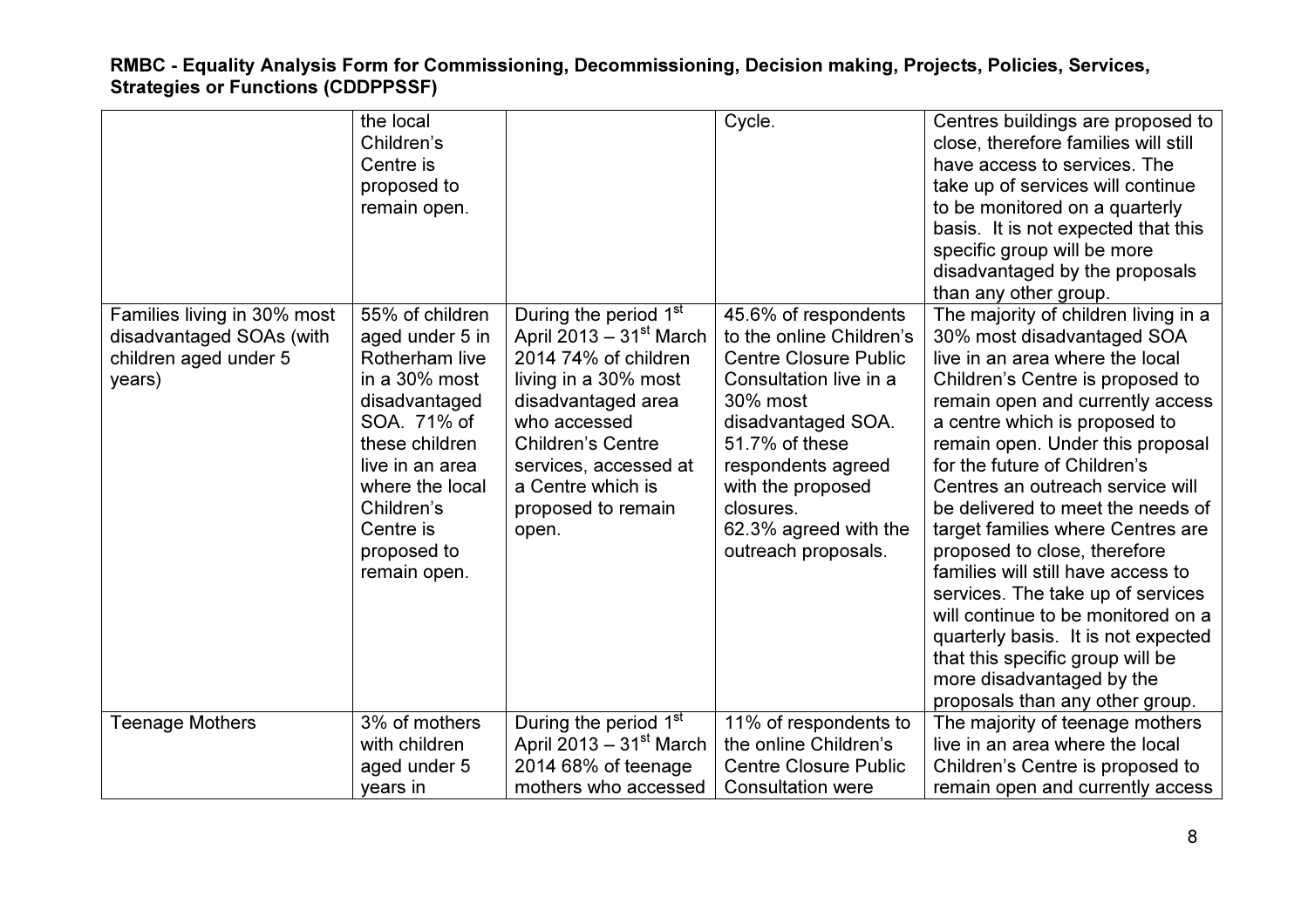| <b>Children's Centre</b><br>Rotherham are     | a centre which is proposed to<br>aged under 25 years.                                        |
|-----------------------------------------------|----------------------------------------------------------------------------------------------|
| teenage                                       | 44.5% of these<br>remain open. Under this proposal<br>services, accessed at                  |
| mothers. 61% of<br>a Centre which is          | for the future of Children's<br>respondents agreed                                           |
| teenage                                       | proposed to remain<br>with the proposed<br>Centres an outreach service will                  |
| mothers in<br>open.                           | be delivered to meet the needs of<br>closures.                                               |
| Rotherham live                                | 72.5% agreed with the<br>target families where Centres are                                   |
| in an area                                    | outreach proposals.<br>proposed to close. Teenage                                            |
| where the local                               | parents are a priority group for                                                             |
| Children's                                    | centres. The take up of services                                                             |
| Centre is                                     | will continue to be monitored                                                                |
| proposed to                                   | quarterly to ensure that teenage                                                             |
| remain open.                                  | parents continue to access                                                                   |
|                                               | universal and targeted services                                                              |
|                                               | where appropriate. It is not                                                                 |
|                                               | expected that this specific group                                                            |
|                                               | will be more disadvantaged by                                                                |
|                                               | the proposals than any other                                                                 |
|                                               | group.                                                                                       |
| Lone Parents (with children<br>15% of parents | During the period 1 <sup>st</sup><br>The majority of lone parents live<br>This group was not |
| of children aged<br>aged under 5 years)       | April 2013 – $31st$ March<br>identified as part of the<br>in an area where the local         |
| 2014 65% of lone<br>under 5 years in          | public consultation.<br>Children's Centre is proposed to                                     |
| Rotherham are                                 | parents who accessed<br>However they are a<br>remain open and currently access               |
| <b>Children's Centre</b><br>lone parents.     | priority target group for<br>a centre which is proposed to                                   |
| 60% of lone                                   | <b>Children's Centre</b><br>remain open Under this proposal<br>services, accessed at         |
| a Centre which is<br>parents in               | for the future of Children's<br>delivery and access is                                       |
| Rotherham live                                | proposed to remain<br>monitored on a<br>Centres an outreach service will                     |
| in an area<br>open.                           | quarterly basis as part<br>be delivered to meet the needs of                                 |
| where the local                               | of the Children's<br>target families where Centres are                                       |
| Children's                                    | <b>Centre Performance</b><br>proposed to close therefore                                     |
| Centre is                                     | families will still have access to<br>Cycle.                                                 |
| proposed to                                   |                                                                                              |
|                                               | services. The take up of services                                                            |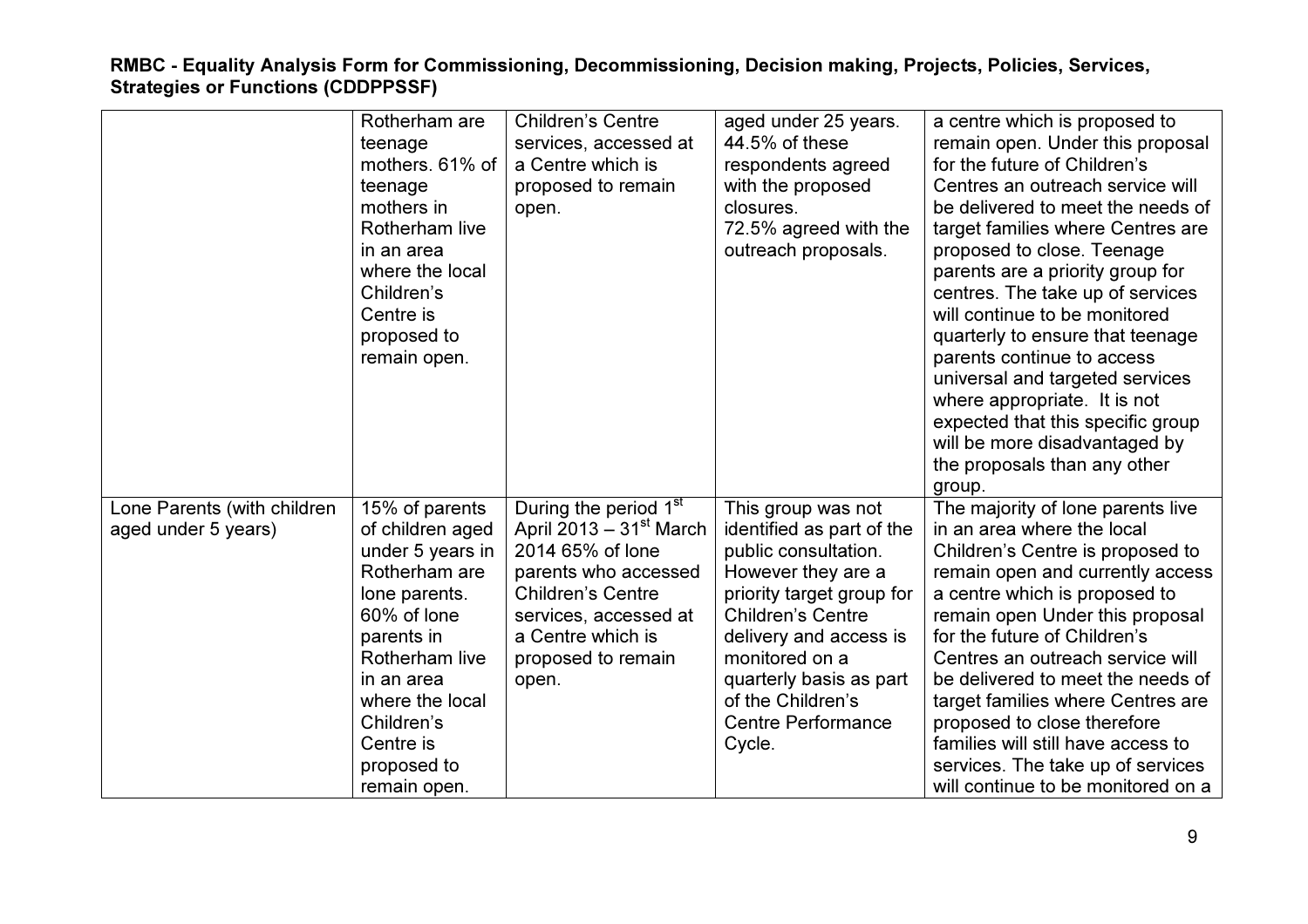|                               |                           |                                                  |                                             | quarterly basis. It is not expected<br>that this specific group will be<br>more disadvantaged by the |
|-------------------------------|---------------------------|--------------------------------------------------|---------------------------------------------|------------------------------------------------------------------------------------------------------|
|                               |                           |                                                  |                                             | proposals than any other group.                                                                      |
| <b>Disabled Parents (with</b> | 1.2% of parents           | During the period 1 <sup>st</sup>                | 6.9% of respondents to                      | The majority of disabled parents                                                                     |
| children aged under 5         | with a child              | April 2013 - $31st$ March                        | the online Children's                       | live in an area where the local                                                                      |
| years)                        | aged under 5              | 2014 55% of disabled                             | <b>Centre Closure Public</b>                | Children's Centre is proposed to                                                                     |
|                               | years in<br>Rotherham are | parents who accessed<br><b>Children's Centre</b> | <b>Consultation described</b>               | remain open and currently access                                                                     |
|                               | a disabled                | services, accessed at                            | themselves as being<br>disabled or having a | a centre which is proposed to<br>remain open Under this proposal                                     |
|                               | parent. 57% of            | a Centre which is                                | long term limiting                          | for the future of Children's                                                                         |
|                               | disabled parents          | proposed to remain                               | illness or condition.                       | Centres an outreach service will                                                                     |
|                               | with children             | open.                                            | 46.7% of these                              | be delivered to meet the needs of                                                                    |
|                               | under 5 years             |                                                  | respondents agreed                          | target families where Centres are                                                                    |
|                               | live in an area           |                                                  | with the proposed                           | proposed to close, therefore                                                                         |
|                               | where the local           |                                                  | closures.                                   | families will still have access to                                                                   |
|                               | Children's                |                                                  | 54.2% agreed with the                       | services. The take up of services                                                                    |
|                               | Centre is                 |                                                  | outreach proposals.                         | will continue to be monitored on a                                                                   |
|                               | proposed to               |                                                  |                                             | quarterly basis. Particular                                                                          |
|                               | remain open.              |                                                  |                                             | attention will be given to the Wath<br>Victoria reach area which has a                               |
|                               |                           |                                                  |                                             | high number of disabled parents                                                                      |
|                               |                           |                                                  |                                             | in comparison to other centres to                                                                    |
|                               |                           |                                                  |                                             | ensure they continue to have                                                                         |
|                               |                           |                                                  |                                             | access to services.                                                                                  |
| Male carers within target     | 69% of male               | During the period 1 <sup>st</sup>                | 6.9% of respondents to                      | The majority of male carers within                                                                   |
| groups (with children aged    | carers (within            | April 2013 – $31st$ March                        | the online Children's                       | target groups live in an area                                                                        |
| under 5)                      | target groups)            | 2014 70% of male                                 | <b>Centre Closure Public</b>                | where the local Children's Centre                                                                    |
|                               | with children             | carers (within target                            | <b>Consultation were</b>                    | is proposed to remain open and                                                                       |
|                               | under 5 years             | groups) who accessed                             | male.                                       | currently access a centre which is                                                                   |
|                               | live in an area           | <b>Children's Centre</b>                         | 52% of these                                | proposed to remain open Under                                                                        |
|                               | where the local           | services, accessed at                            | respondents agreed                          | this proposal for the future of                                                                      |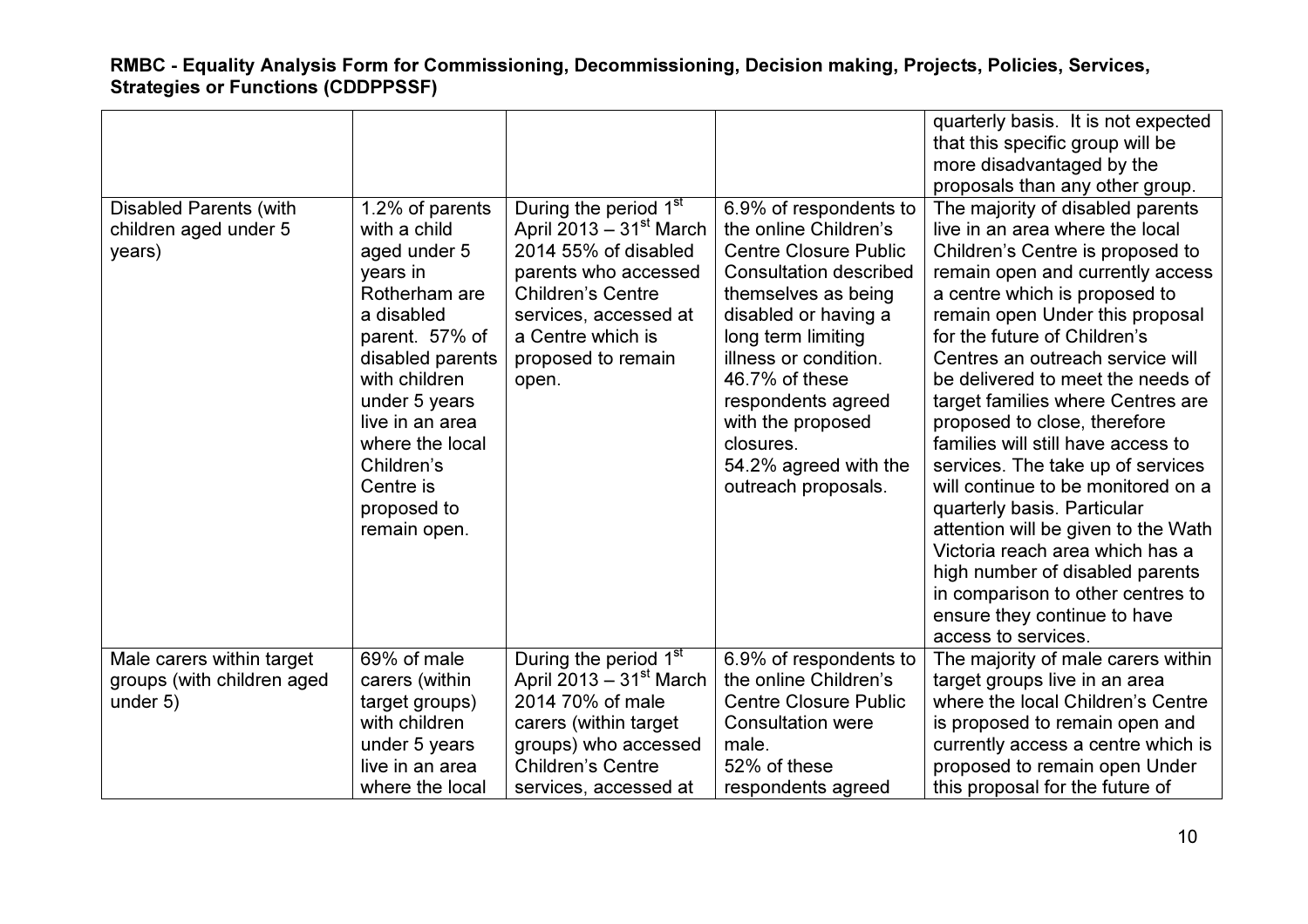|                                     | Children's<br>Centre is<br>proposed to<br>remain open. | a Centre which is<br>proposed to remain<br>open.                                                                                     | with the proposed<br>closures.<br>59% agreed with the<br>outreach proposals.                                                                                                                                                   | Children's Centres an outreach<br>service will be delivered to meet<br>the needs of target families where<br>Centres are proposed to close,<br>therefore families will still have<br>access to services. The take up<br>of services will continue to be<br>monitored on a quarterly basis. It<br>is not expected that this specific<br>group will be more disadvantaged<br>by the proposals than any other<br>group. |
|-------------------------------------|--------------------------------------------------------|--------------------------------------------------------------------------------------------------------------------------------------|--------------------------------------------------------------------------------------------------------------------------------------------------------------------------------------------------------------------------------|----------------------------------------------------------------------------------------------------------------------------------------------------------------------------------------------------------------------------------------------------------------------------------------------------------------------------------------------------------------------------------------------------------------------|
| Faith/religious or other<br>beliefs | provide equality of access to all                      | Whilst not a specified target group for<br>Children's Centres the service will aim to<br>faith/religious or other belief groups.     | Responses were<br>returned from the<br>following faith<br>communities:<br>36% Christianity<br>26% No religion<br>or belief<br>4% Other<br>$0.8\%$ Islam<br>0.2% Hinduism<br>0.2%<br>Humanism<br>0.1% Buddhism<br>0.05% Sikhism | There will be equality of impact<br>across all groups, therefore it is<br>not considered that this group will<br>be more disadvantaged than any<br>other. Children's Centres will<br>continue to contribute towards<br>supporting community cohesion.                                                                                                                                                                |
| Sexual orientation                  | sexual orientation.                                    | Whilst not a specified target group for<br>Children's Centres the service will aim to<br>provide equality of access to people of all | No information has<br>been collected                                                                                                                                                                                           | The proposals will impact equally<br>across people of all sexual<br>orientation.                                                                                                                                                                                                                                                                                                                                     |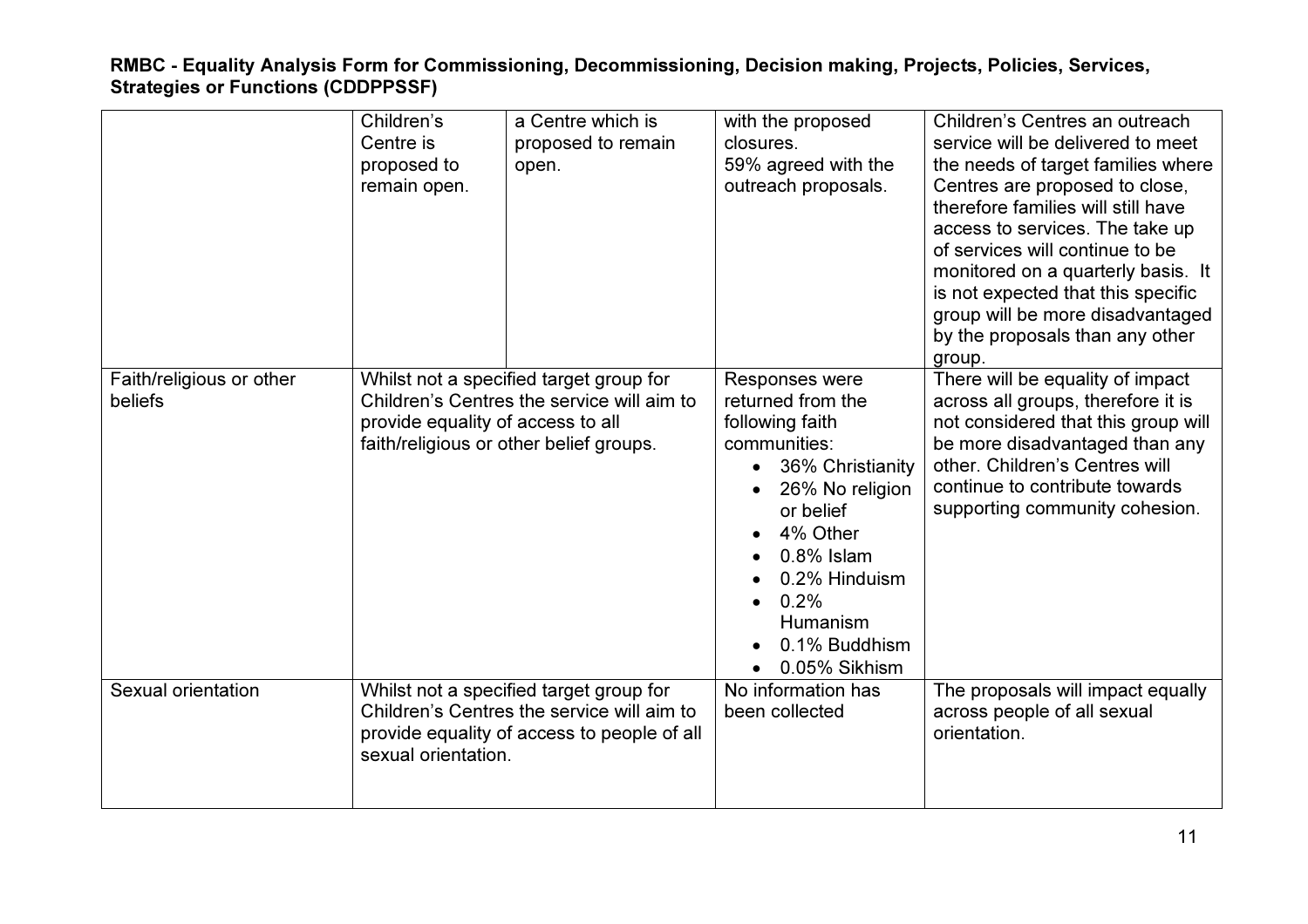| <b>Pregnancy and Maternity</b>     | No data is currently available | No information has<br>been collected | All Children's Centres will<br>continue to work closely with<br>midwives and health visitors to<br>support access to "pre and post"<br>birth" maternity services,<br>including health visiting These<br>services will form an integral part<br>of the Foundation Years Service<br>the core service offer. |
|------------------------------------|--------------------------------|--------------------------------------|-----------------------------------------------------------------------------------------------------------------------------------------------------------------------------------------------------------------------------------------------------------------------------------------------------------|
| Marriage and Civil<br>Partnerships | No data is currently available | No information has<br>been collected | The proposals will impact equally<br>across married people, those in<br>civil partnerships and non-<br>married people                                                                                                                                                                                     |

Please also note the following information:

- Children's Centres have a duty to work with identified target groups to improve outcomes for children and families. This is closely monitored by the local authority on a quarterly basis. It is also challenged through Ofsted Children Centre inspections
- The proposal is to keep open Children Centre buildings in the most disadvantaged areas and deliver outreach services to vulnerable families living in other areas to minimise the impact of closing centre buildings.
- $\bullet$  GP data as at 1<sup>st</sup> April 2013 (includes all children aged under 5 years registered with a Rotherham GP) shows that:
	- 84% of all BME children in Rotherham live in an area where a Children's Centre building will remain open
	- 73% of all children living in households dependent on workless benefits live in an area where a Children's Centre building will remain open
	- 84% of all children living in a SOA within the 30% most disadvantaged nationally live in an area where a Children's Centre building will remain open
	- 66% of all Rotherham children live in an area where a Children's Centre building will remain open
- In addition:
	- 74% of disabled parents with at least 1 child under 5 years live in an area where a Children's Centre building will remain open
	- 72% of teenage mothers with at least 1 child under 5 years live in an area where a Children's Centre building will remain open
	- 71% of lone parents with at least 1 child under 5 years live in an area where a Children's Centre building will remain open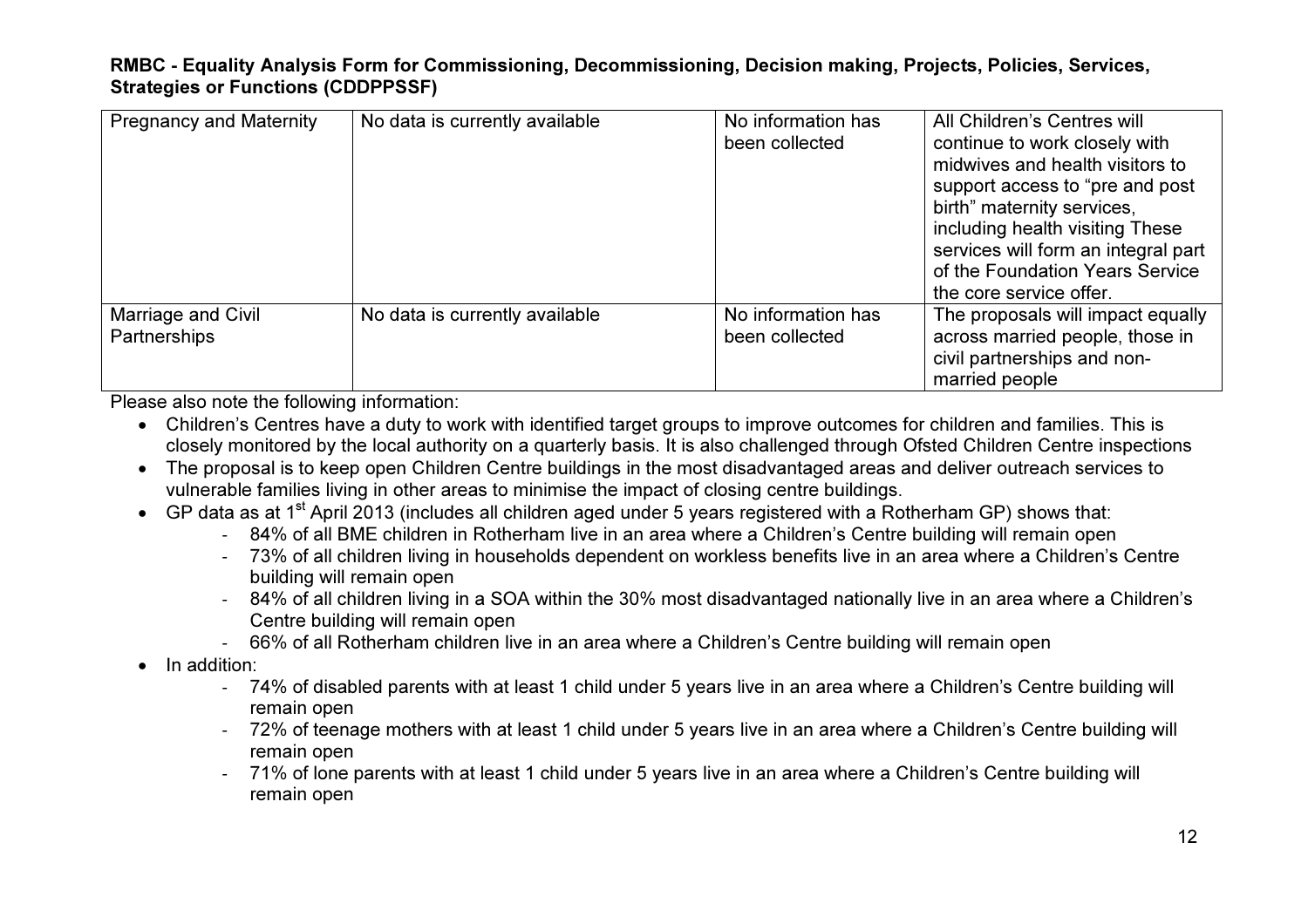Individual centres undertake local consultation with the community, service users and non-users to identify need. They also evaluate and review current services and revise delivery in light of feedback received. Centres produce local plans to address under–represented and targeted groups which identify the centre's priorities and required actions. These are monitored by the CC Advisory Boards and the Local Authority (LA) on a quarterly basis. The LA also completes an annual challenge meeting with each centre which reviews performance, value for money and outcomes/impact for children under five and their families, including but not limited to the following protected characteristic groups BME, workless households, teenage mothers, lone parents, children living in the most deprived areas (30% Super Output Areas), disabled parents, male carers and targeted fathers.

Ofsted Performance of Rotherham Centres demonstrates the impact centres have had on improving outcomes for all children under five, particularly for the targeted groups.

Of the 20 Children's Centre inspections completed by March 2014, 85% have been judged to be good or outstanding: 16% Requiring Improvement (RI) and 0% Inadequate. Rotherham's Children Centre performance continues to be very good, and very high when compared to both other LA's performances in the Yorkshire and Humberside region, and that against the national average figures. As of October 31<sup>st</sup> (latest national data set) Rotherham's performance was as above with the exception that 84% of Centres inspected were judged Good or better. The national average as of 31<sup>st</sup> October 2013 was 68% good or better; 30% RI and 2% inadequate. As of October 31<sup>st</sup> in the Yorkshire and Humberside region Children 71% were judged Good or better; 30% RI and 0% inadequate. Out of 15 LA's in the Yorkshire and Humberside region, Rotherham is 3rd joint highest with regard to the percentage of centres achieving a Good Ofsted outcome and 9 other LA's in the region have higher numbers of Centres being judged as Requiring Improvement

Children accessing Children's Centres in Rotherham are gaining a very positive start to their development and the support that their parents/families are receiving.

#### Policy Documents

DfE Sure Start Statutory Guidance April 2013 Ofsted Framework for the inspection of Sure Start Children's Centres April 2013 DfE/DOH Supporting Families in the Foundation Years Graham Allen, Frank Field, Marmot, Munro, Dame Tickell reviews EYFS framework

Best Practice for a Sure Start: The Way Forward for Children's Centres, Report from the All Party Parliamentary sure Start Group, July 2013

The Foundation Years: preventing poor children becoming poor adults, Frank Field, Dec 2010 Supporting Families in the Foundation Years, Frank Field, 2010 Conception to age 2 -The Wave Trust June 2013 Birth and Beyond, DH, 2011 Rewiring Public Services, Children's Services, LGA, 2013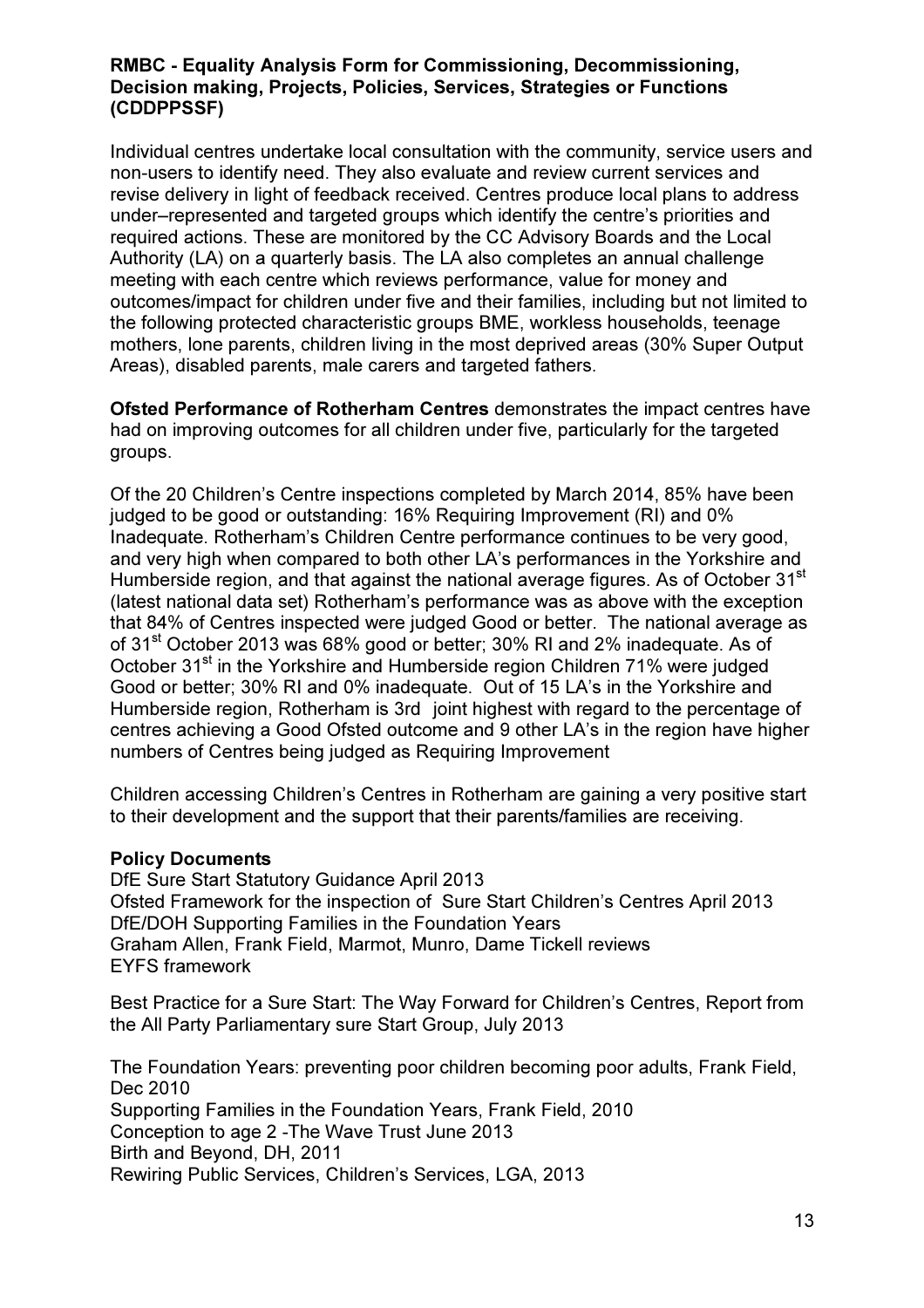Evidence for the Frontline, Alliance for Useful Evidence, Dr. Jonathan Sharples, 2013 Integrated Commissioning Strategy for Early Years services for children with additional needs 2008-2011, Devon County Council, 2008

The Tail, How our schools fail one child in five: what can be done, Marshall, 2013 Strategic toolkit for planning integrated working, 4Children, 2010

Bright Futures: local children local approaches, LGA, 2013

Report of the Children and Young People's Health Outcomes Forum, The CYP Forum, 2012

The State of the State 2013, In Search of Affordable Government, Deloitte and Reform, 2013

NCB Collection of Essays 2013 -14

The research and evidence base from the above documents will be used to inform the creation of Rotherham Foundation Years Service across health, social care and education services.

| <b>Engagement undertaken with</b><br>customers. (date and<br>group(s) consulted and key<br>findings) See page 7 of<br>guidance step 3 | Statutory Public consultation 3/2/14 - 30/04/14<br>including parents, stakeholders, general public, staff.                                                                                                                                          |
|---------------------------------------------------------------------------------------------------------------------------------------|-----------------------------------------------------------------------------------------------------------------------------------------------------------------------------------------------------------------------------------------------------|
|                                                                                                                                       | For dates and times of events see Appendix B                                                                                                                                                                                                        |
|                                                                                                                                       | Press and other media communications                                                                                                                                                                                                                |
|                                                                                                                                       | Public can make their views known through:<br><i>I</i> In person at a Children's Centre of their choice<br>⊠ CCConsultation@rotherham.gov.uk<br>■ www.rotherham.gov.uk enter "have your say on<br>children's centres closures" in the search engine |
|                                                                                                                                       | <b>Additional Meetings Held</b><br>CC Leaders/Lead Teachers - 3rd February 2014<br>CC Leaders/Lead Teachers - 5 <sup>th</sup> February 2014<br>CC Leaders/Lead Teachers - 6 <sup>th</sup> March 2014                                                |
|                                                                                                                                       | CC Executive Headteachers 3 <sup>rd</sup> February 2014<br>Chairs and Vice Chairs of Governing Bodies 3rd<br>February 2014                                                                                                                          |
|                                                                                                                                       | Dinnington School Governing Body (request for<br>meeting) 20 <sup>th</sup> February 2014                                                                                                                                                            |
|                                                                                                                                       | Health Partners - Foundation Years draft vision and<br>principles - 14 <sup>th</sup> February 2014                                                                                                                                                  |
|                                                                                                                                       | Learning Communities Representatives – 13 <sup>th</sup> March<br>2014                                                                                                                                                                               |
|                                                                                                                                       | Deprived Communities Team Meeting - 2 <sup>nd</sup> April 2014                                                                                                                                                                                      |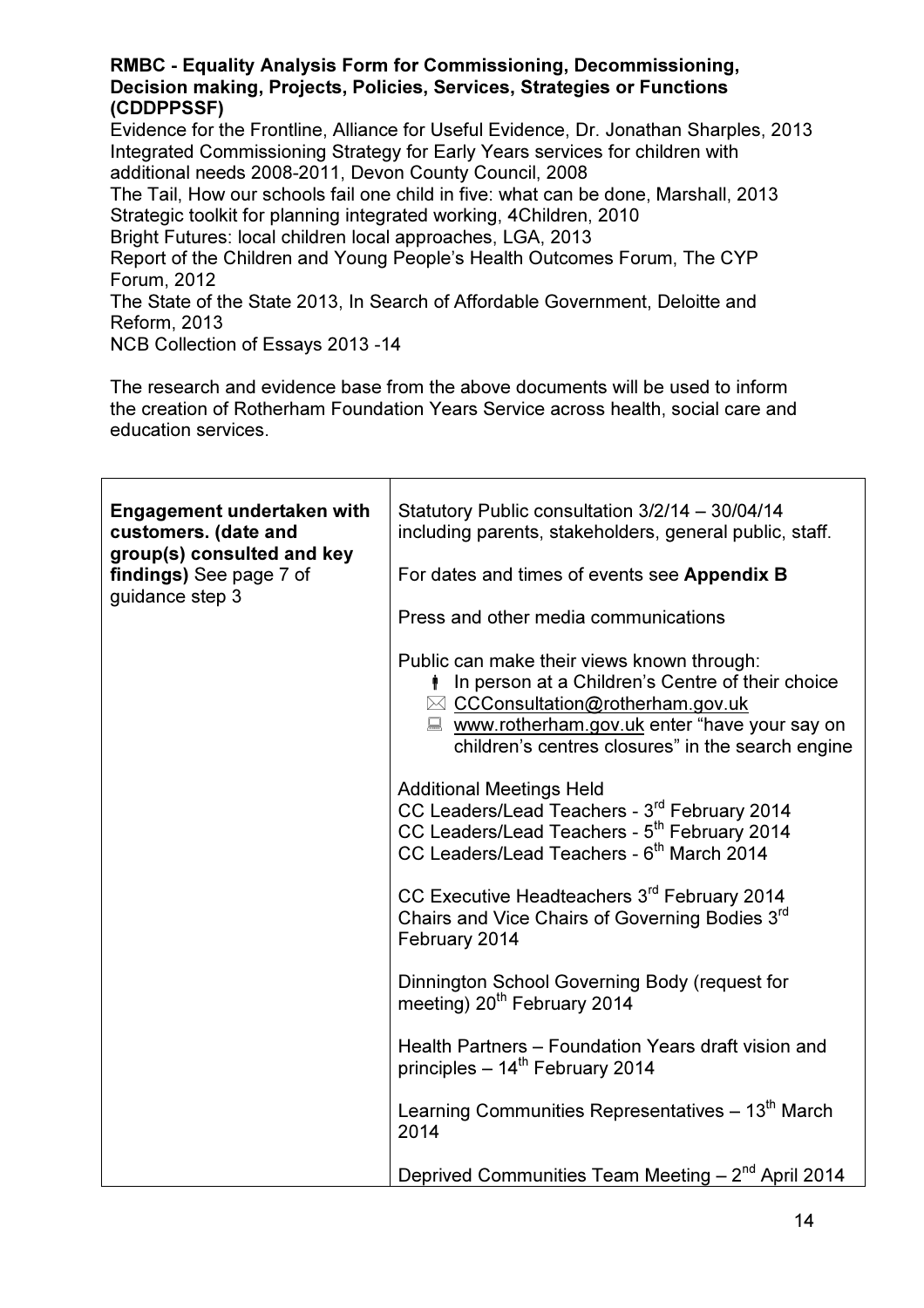| SES Briefing - 7 <sup>th</sup> April 2014                                                                                                                                                                                                                                                                                                                                                                                                                                                                                                                                                                                                                                                                                                                                                                                                                                                                                                                  |  |  |
|------------------------------------------------------------------------------------------------------------------------------------------------------------------------------------------------------------------------------------------------------------------------------------------------------------------------------------------------------------------------------------------------------------------------------------------------------------------------------------------------------------------------------------------------------------------------------------------------------------------------------------------------------------------------------------------------------------------------------------------------------------------------------------------------------------------------------------------------------------------------------------------------------------------------------------------------------------|--|--|
| Parish Councillors meeting - 15 <sup>th</sup> April 2014                                                                                                                                                                                                                                                                                                                                                                                                                                                                                                                                                                                                                                                                                                                                                                                                                                                                                                   |  |  |
| Wider Stakeholder Event - 2 <sup>nd</sup> April 2014                                                                                                                                                                                                                                                                                                                                                                                                                                                                                                                                                                                                                                                                                                                                                                                                                                                                                                       |  |  |
| Key themes from the full public consultation<br>included:<br>• transport issues including cost and access of<br>transport to go to the buildings proposed to stay<br>open plus geographical borough wide spread of<br>the buildings proposed to stay open might mean<br>that some areas of the borough would have<br>difficulty in accessing a centre building. The LA<br>is not required to provide a Centre building in<br>walking distance. However, they are required to<br>provide access to services locally. The impact of<br>this concern raised may be lessened by<br>ensuring the continuation of the early years<br>outreach service delivery is maintained in each<br>local area.<br>• the possible impact if childcare provision does<br>not continue in those areas where a building is<br>proposed to close on a child's development and<br>impact on parents continued employment if they<br>cannot access childcare. It is envisaged that |  |  |
| alternative providers will be identified to<br>continue the daycare provision.<br>Rationale does not cover those areas of<br>vulnerability outside of the disadvantaged 30%<br>super output areas. It was commented that<br>vulnerability is not just related to where you live<br>but also to personal circumstances. The<br>outreach service and proposed Foundation<br>Years Service will mitigate this through<br>delivering services in local communities.<br>Centre buildings are fit for purpose. Other<br>$\bullet$<br>suitable venues may not be available in local<br>communities. Without a centre building people<br>felt they may become isolated. This will be<br>monitored to take any required action.                                                                                                                                                                                                                                     |  |  |
| Summary of main findings from full public<br>consultation                                                                                                                                                                                                                                                                                                                                                                                                                                                                                                                                                                                                                                                                                                                                                                                                                                                                                                  |  |  |
| Respondents really value the quality of services,<br>the support they and their children receive from<br>experienced staff across Rotherham's Children<br>Centres, especially the baby clinic service; stay                                                                                                                                                                                                                                                                                                                                                                                                                                                                                                                                                                                                                                                                                                                                                |  |  |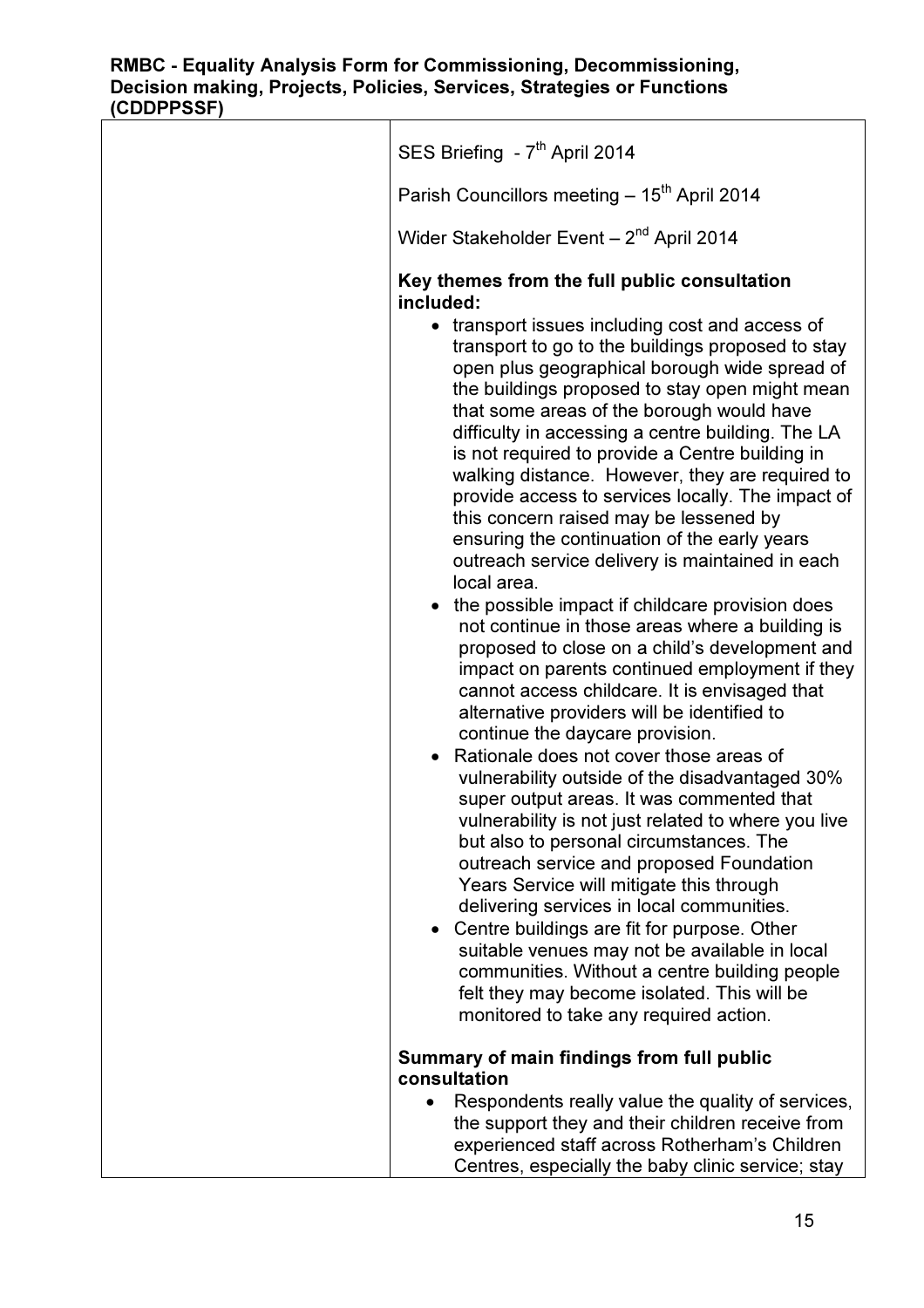|                                                                                                                                                                            | and play and childcare.<br>Respondents value that the Children Centre<br>buildings are 'fit for purpose' and provide a<br>welcoming community hub.<br>Respondents consider that<br>organisations/services work well in partnership<br>to deliver services.<br>The majority of respondents do not agree to the<br>proposal to close children Centre buildings.<br>Respondents are concerned about the impact of<br>the proposed reduction in the number of<br>Children Centre buildings will have on their own<br>and their children's ability to access the<br>remaining centres proposed to stay open,<br>including the most vulnerable children and<br>families and; fairness of geographical<br>distribution; and communities feeling isolated.<br>Respondents questioned the rationale used and<br>felt that other criteria should also be considered<br>to decide which centres are proposed to remain<br>open and those proposed to close.<br>The majority of respondents agree to the<br>$\bullet$<br>proposed outreach service, but have concerns<br>about the effectiveness and quality of the<br>service if delivered from other buildings in a local |
|----------------------------------------------------------------------------------------------------------------------------------------------------------------------------|-----------------------------------------------------------------------------------------------------------------------------------------------------------------------------------------------------------------------------------------------------------------------------------------------------------------------------------------------------------------------------------------------------------------------------------------------------------------------------------------------------------------------------------------------------------------------------------------------------------------------------------------------------------------------------------------------------------------------------------------------------------------------------------------------------------------------------------------------------------------------------------------------------------------------------------------------------------------------------------------------------------------------------------------------------------------------------------------------------------------------------------------------------------------|
| <b>Engagement undertaken with</b><br>staff about the implications<br>on service users (date and<br>group(s)consulted and key<br>findings) See page 7 of<br>guidance step 3 | community.<br>The following meetings took place:<br>28.1.14 Budget Position meeting with Early Years and<br><b>Childcare Service</b><br>20.1.14 Budget Position meeting with Lead Teachers<br>30.1.14 Budget Position meeting with Unions<br>3 <sup>rd</sup> February - 30 <sup>th</sup> April weekly update meetings with<br>Unions as required throughout the consultation period<br>Staff have also attended the public consultation<br>meetings and fed their views on the proposals into the<br>consultation process<br>Appropriate Local Authority HR Staff consultation on<br>outcome of 18.6.14 Cabinet meeting and its impact on<br>staff will begin once the final option has been decided<br>by Members. This will involve consultation period of at<br>least 30 days.                                                                                                                                                                                                                                                                                                                                                                               |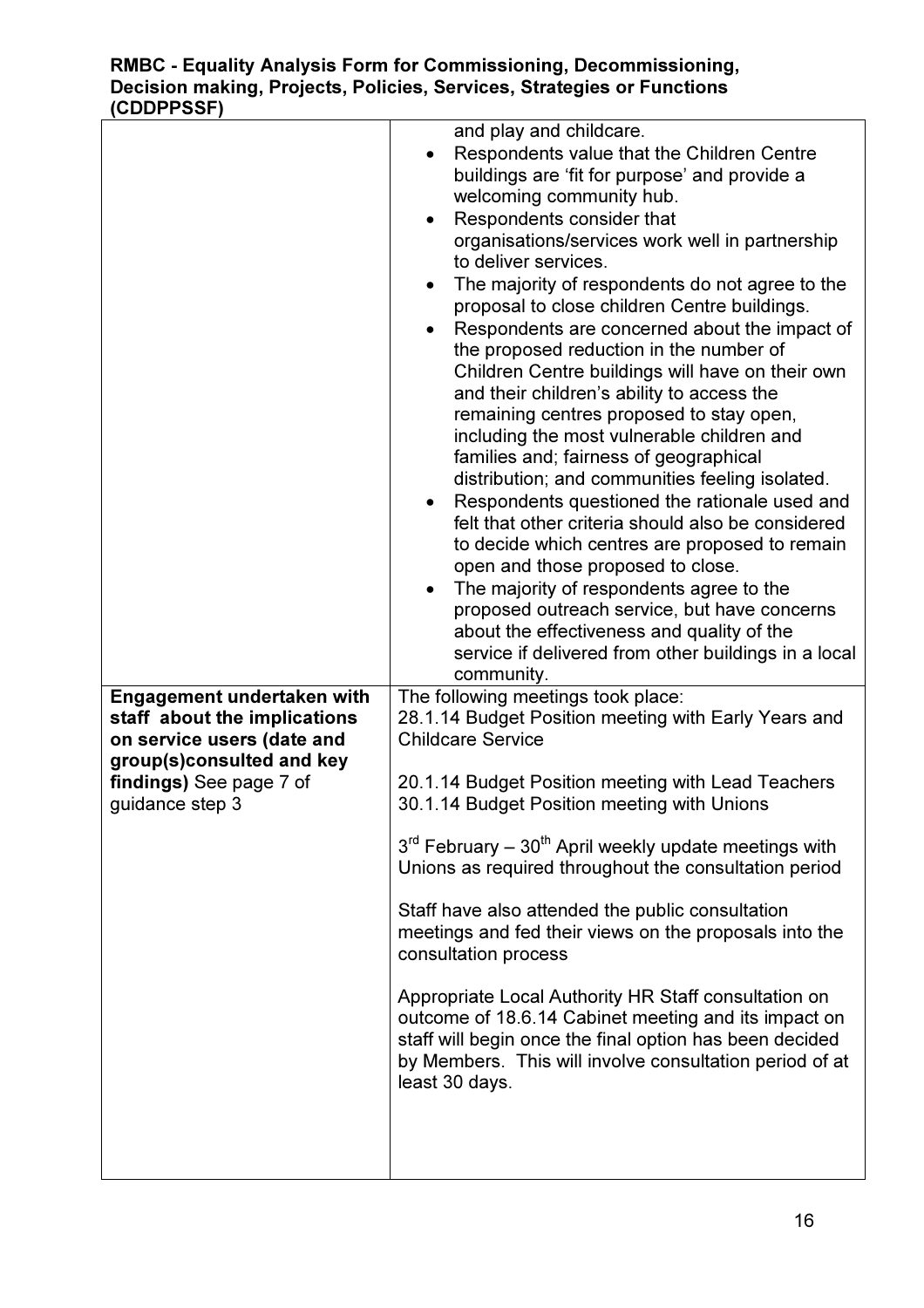#### The Analysis

How do you think the Policy/Service meets the needs of different communities and groups? Protected characteristics of age, disability, gender, gender identity, race, religion or belief, sexuality, Civil Partnerships and Marriage, Pregnancy and Maternity. Rotherham also includes Carers as a specific group. Other areas to note are Financial Inclusion, Fuel Poverty, and other social economic factors. This list is not exhaustive - see guidance appendix 1 and page 8 of guidance step 4

Children's Centres identify, reach and help all families, especially those in greatest need of support, and have a particular emphasis on improving outcomes in:

- Child development and school readiness
- Parenting aspirations and parenting skills
- Child and family health and life chances
- Children's centres should make available universal and targeted early childhood services either by providing the services at the centre itself or by providing advice and assistance to parents (mothers and fathers) and prospective parents in accessing services provided elsewhere.
- Children's centres are as much about making appropriate and integrated services available, as they are about providing premises in particular geographical areas.

Target groups for centres: refer to the groups and families the centre identifies as having needs or circumstances that require particularly perceptive intervention and/or additional support.

The target groups will vary according to the centre's identification of its community and their needs but in any particular centre may include but not be limited to:

- lone parents, teenage mothers and pregnant teenagers
- children from low income backgrounds
- children living with domestic abuse, adult mental health issues and substance abuse
- children 'in need' or with a child protection plan
- children of offenders and/or those in custody
- fathers, particularly those with any other identified need, for example, teenage fathers and those in custody
- those with protected characteristics, as defined by the Equality Act 2010
- children who are in the care of the local authority (looked after children)
- children who are being cared for by members of their extended family such as a grandparent, aunt or older sibling
- families identified by the local authority as 'troubled families' who have children under five
- families who move into and out of the area relatively quickly (transient families), such as asylum seekers, armed forces personnel and those who move into the area seeking employment or taking up seasonal work
- any other vulnerable groups or individual families including those young children and families identified as at risk of harm by other services – such as adult social care, schools, police, and health services.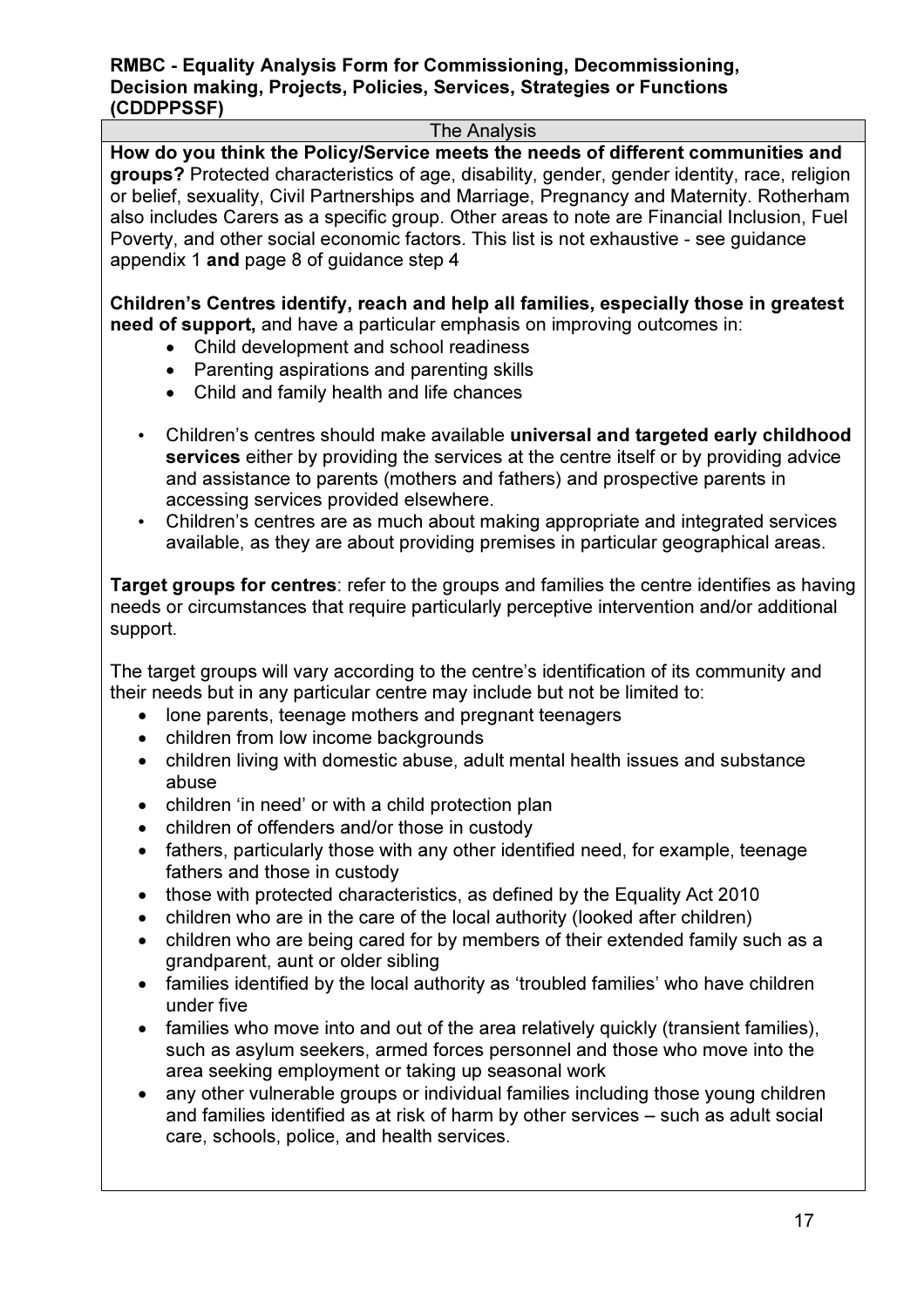The proposal is to continue to meet the above need as the services provided will continue to be delivered but in a different way or at a different location if a centre building is closed. This will be through the delivery of outreach services and existing local early years services such as health visiting and early years and childcare services at suitable local venues in local communities if a centre building is closed. Table 1 (referred to previously) details the number of each targeted group which each CC provides services to

The proposed Foundation Years Service will work within the framework of a strategic leadership team for the CC cluster which includes representation from education, health and early help/social care. The leadership team will share information and data plus target setting to provide a coherent, holistic and integrated approach to universal and targeted early childhood service delivery from pre- conception to 5. This will ensure better targeted resources to meet children and family's needs to improve outcomes, particularly for the most vulnerable, within the context of community based services

Analysis of the actual or likely effect of the Policy or Service: See page 8 of guidance step 4 and 5 Does your Policy/Service present any problems or barriers to communities or Group? Identify by protected characteristics Does the Service/Policy provide any improvements/remove barriers? Identify by protected characteristics

# In addition to Appendix 1, Table 1, Table 2 the following themes were identified.

# Transport, geographical location, pattern and usage of centre buildings.

- Some children and families may not access remaining CC buildings and services resulting in poorer outcomes for children and families and increased pressure on higher need services such as social care. Not all families in need of services necessarily live in the 30% most disadvantaged SOAs.
- Increasing the size of reach areas for the proposed 7 designated children's centres may result in each Centre leader being responsible for an increase engagement by the centre of children under 5 and their families within and outside the 30% SOAs
- Capacity of the CC workforce available to cover the increased reach areas.
- geographical distribution of the CC buildings proposed to remain open is focused on the 30% most disadvantaged SOAs and therefore concentrated in the centre of the borough.

The above will be addressed by monitoring take - up of services on a quarterly basis, particularly by targeted groups. It is envisaged that the Foundation Years Service will improve workforce capacity by partners and service providers working together to meet the needs of children and families. Where there is a gap in provision or quality identified, the Early Years and Childcare Service, Children's Centres and other partners will take appropriate measures to address this.

# Day-care Provision

The majority of children's centres across the borough operate day care provision. The operation of such day care needs to be considered in light of the LA statutory duty to secure sufficient early education for 2, 3 and 4 year olds. This particularly applies to the need to secure good quality (as judged by Ofsted) early education for vulnerable 2 year olds. In many cases the children's centre day care is already fulfilling this function, and is included within the LA sufficiency report.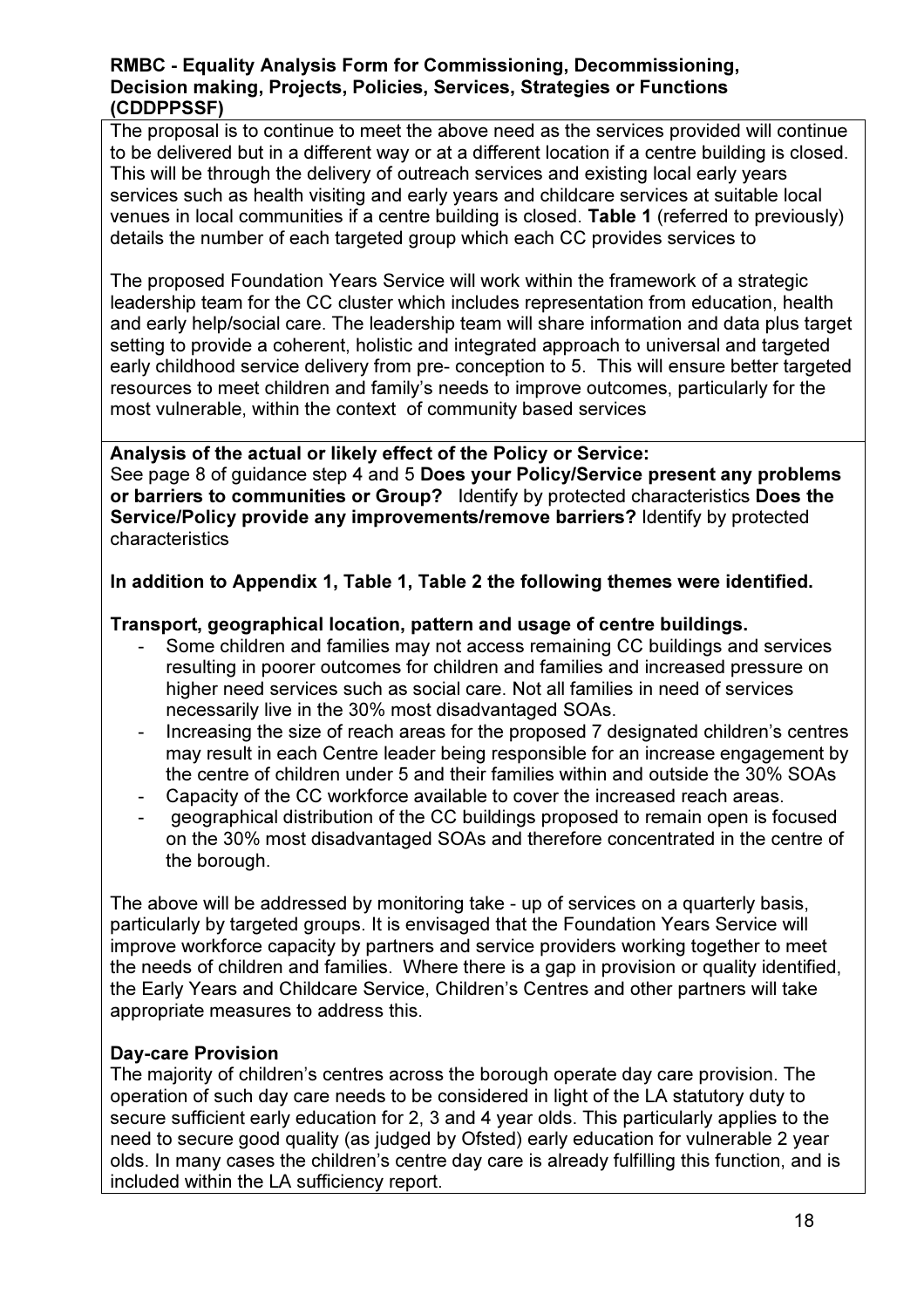Children could be at risk of not achieving good outcomes, resulting in fewer children reaching expected attainment levels at the age of 5 years. Parents may not be able to continue work if the childcare provision is not available and there are no alternative sources of provision or providers. This means that the early education and day care provision needs to continue therefore expressions of interest are being encouraged from schools in the first instance and then from staff/ the private and voluntary sector to continue to run the childcare provision.

The following additional risks have been identified;

- As the main source of income is likely to be Early Education Funding, there is risk of the provision losing funding if it does not maintain a good or better Ofsted outcome
- The close working relationship between day care staff and family support in a centre may be affected, resulting in a fragmented service for vulnerable families, thus reducing the impact of such work
- The opportunity to prioritise places in day care for vulnerable children may be affected, potentially leading to such vulnerable children being unable to access local Early Education Funded provision
- The outcome of children's centre inspections could be adversely affected by the quality of the day care which is within the children's centre building, if such day care does not maintain the high quality currently offered
- The ability to maintain good quality provision may be reduced if children's centre leaders are not directly responsible for the day care (100% of children's centre day care is currently judged to be good or outstanding by Ofsted)
- Children's delay in readiness for school and narrowing the gap in attainment outcomes at the age of 5.

The above will be addressed by continuing to monitor the sufficiency and quality of services and early education and childcare provision, including take-up of services and impact on outcomes for children and families, particularly the most vulnerable. Where there is a gap in provision or quality identified, the Early Years and Childcare Services will take appropriate measures to address this.

# Early Intervention and Prevention

There are at present 15,427 under 5's living in Rotherham. Of which 8,539 (55%) live in 30% SOA and below. The impact of closing 13 buildings will result in 6,830 children under 5 and their families living in Rotherham having no access to a CC building in their local community. Of which 2,451 children and their families living in 30% SOA and below would have no access to a CC building in their local community. Table 1 shows details of the number of each targeted group which each CC provides services to.

The following additional risks have been identified;

- Reduced opportunities for work with children and their families, particularly most vulnerable. This will lead to a potential increase in poor outcomes for children and families and the need for higher levels of support and crisis interventions from specialist services such as social care resulting in a potential increased cost to the council.
- Reduction in local access to jointly delivered CC services such as health, early education and childcare provision, family support, training information and advice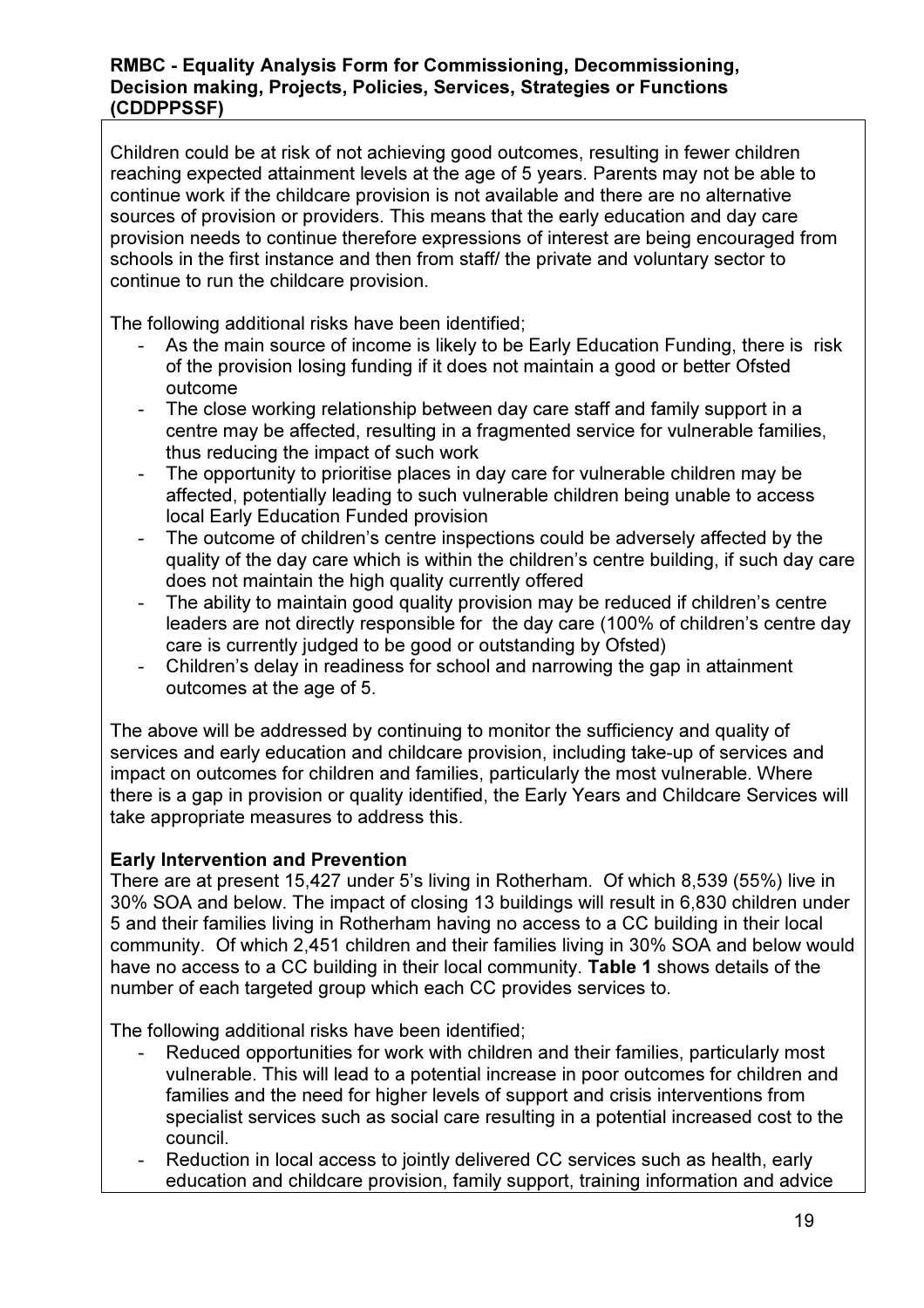services; particularly for the most vulnerable and hard to reach families who are most in need of help and those families who will be affected by the pressures of the current economic climate.

- Families may be reluctant to travel to Centre buildings outside their local community and therefore may not take up services, particularly those who are vulnerable or hard to reach.
- The will be a potential loss of the local Children's Centre identity within some communities which could result in families, particularly the most vulnerable not knowing where to go to seek support or accessing services.

The above should be mitigated by the proposal to continue to the delivery of outreach to appropriate local communities as outreach workers will deliver services at other community venues if a centre building is closed. Where there is a gap in provision or quality identified, the Early Years and Childcare Service will take appropriate measures to address this.

The Foundation Years Service will work within the framework of a strategic leadership team for the CC cluster which includes representation from education, health and early help/social care. The leadership team will share information and data plus target setting to provide a coherent, holistic and integrated approach to universal and targeted early childhood service delivery from pre- conception to 5. This will ensure better targeted resources to meet children and family's needs to improve outcomes, particularly for the most vulnerable, within the context of community based services.

Quarterly monitoring of take - up of services, particularly by targeted groups will be undertaken. Where there is a gap in provision or quality identified, the Early Years and Childcare Service, including Children's Centres and other partners will take appropriate measures to address this.

# Meeting Ofsted inspection requirements regarding levels of performance and outcomes for children and families

There is a potential risk of not meeting the following Ofsted benchmarks for a centre to be judged good or better as a result of Children Centre reach areas being increased if centre buildings are closed. The Ofsted benchmarks include but are not limited to the following

- A minimum of registering 85% of families with under-fives in each of the children centre reach areas which includes targeted groups
- A minimum of sustaining contact with 65% of targeted groups of children and families (including workless households and 30% SOA's)

This would need to be addressed through robust joint Foundation Years Leadership across health, early years, children's centres, schools, early help/social care, private and voluntary childcare providers and the voluntary sector. Agreed information and data sharing protocols, monitoring and performance management frameworks would need to be in place.

# In response to the outcomes from the recent public consultation an additional option 2 has been put forward to Cabinet for consideration.

This is in terms of the number of centre buildings proposed to close, in order that a more even geographical distribution is achieved, enabling more children and families, including the most vulnerable, to more readily access a children's centre building.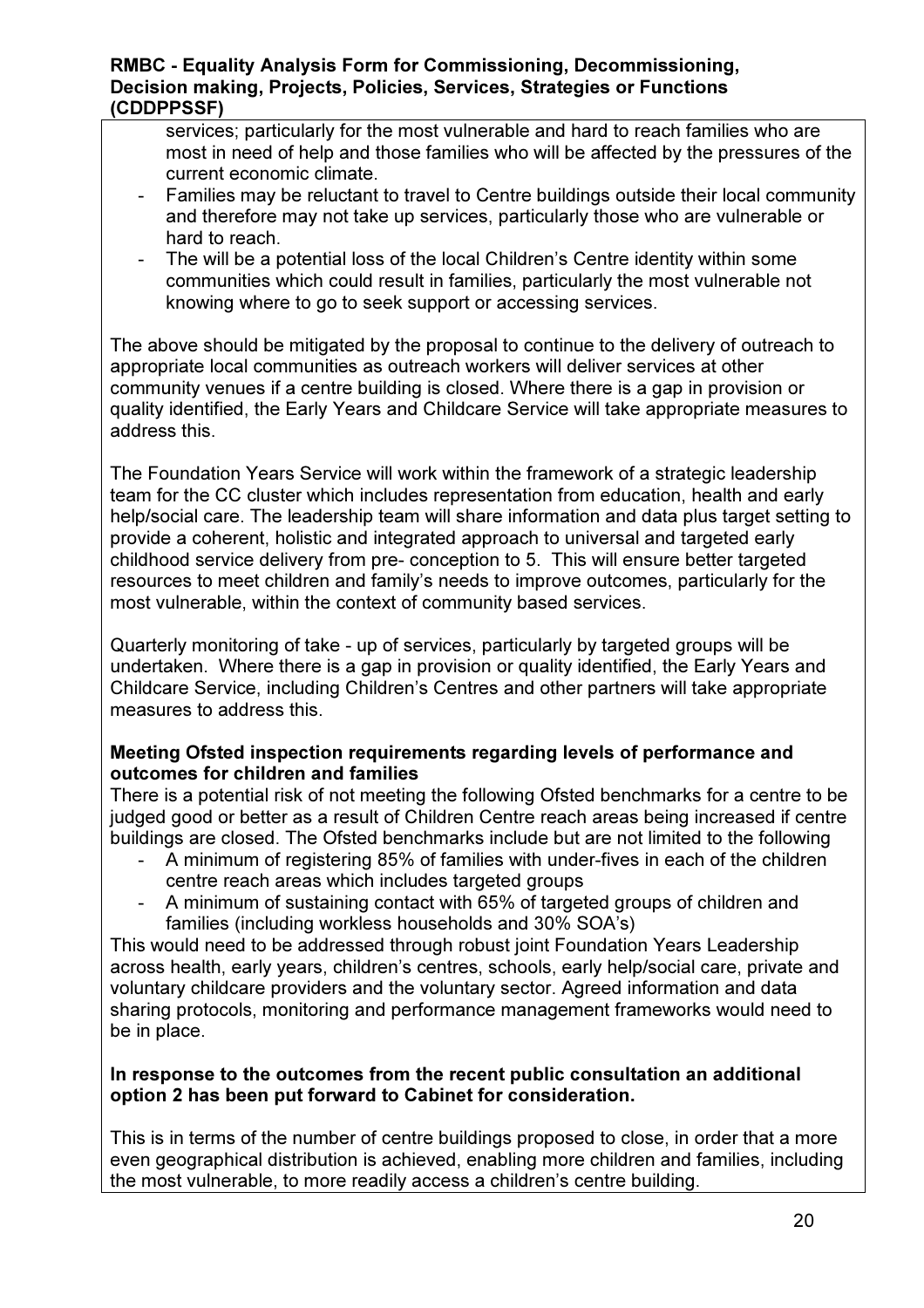On the basis of the rationale used throughout the public consultation; where Centre buildings are proposed to remain open (if they have more than 400 children living in the 30% most deprived SOA), the proposal should be reconsidered to include enabling a further 3 Children Centre buildings to remain open. This would support respondents concerns regarding travel and equity of geographical spread of proposed centre buildings in some areas across the Borough

The additional proposed Centres to remain open are Wath Victoria Children's Centre building, (374 children living in the most 30% SOA); Dinnington Children's Centre building (352 children living in the most 30% SOA) and Park View Children's Centre building (345 children living in the most 30% SOA. These three Children's Centres are the next Centres which have the highest number of children living in the 30% most deprived SOA.

If option 2 was chosen, this would result in one or more Children's Centre building being located in each of the individual 7 Health locality team areas, and 7 Area Assembly boundaries. This addresses some respondents' views regarding the need to align Children's Centre buildings to both Health and Area Assemblies. If Dinnington Children's Centre building remained open, this would mean that each of the 11 deprived neighbourhood communities would have a Children Centre building. If Wath Children's Centre building remainded open this would take into consideration the particularly high prevalence of disabled parents in the Wath area.

If Cabinet decide to increase the number of Centre buildings from 9 to 12, it would raise the number of families and children able to access a Children's Centre building in their locality, including the most vulnerable, as follows:-

In the period 1st April 2013 – 31st March 2014:

- 10,571 Rotherham children aged under 5 years accessed Children's Centre services in at least 1 Rotherham Children's Centre
	- $\circ$  59% of those children seen accessed a Centre whose building is proposed to remain open. This would increase to 75% if the 3 additional centres were to remain open
- 6,278 Rotherham children aged under 5 years living in a 30% most disadvantaged SOA accessed at least 1 Rotherham Children's Centre
	- $\circ$  74% of those children seen living in a 30% most disadvantaged SOA accessed a Centre whose building is proposed to remain open. This would increase to 88%
- 3,002 Rotherham children aged under 5 years and living in a household dependent on workless benefits accessed at least 1 Rotherham Children's Centre.
	- $\circ$  71% of those children seen living in a household dependent on workless benefits accessed a Centre whose building is proposed to remain open. This would increase to 88%

In relation to targeted groups and the areas where they live as of  $1<sup>st</sup>$  April, 2013

• 80% of all BME children in Rotherham live in an area where a Children's Centre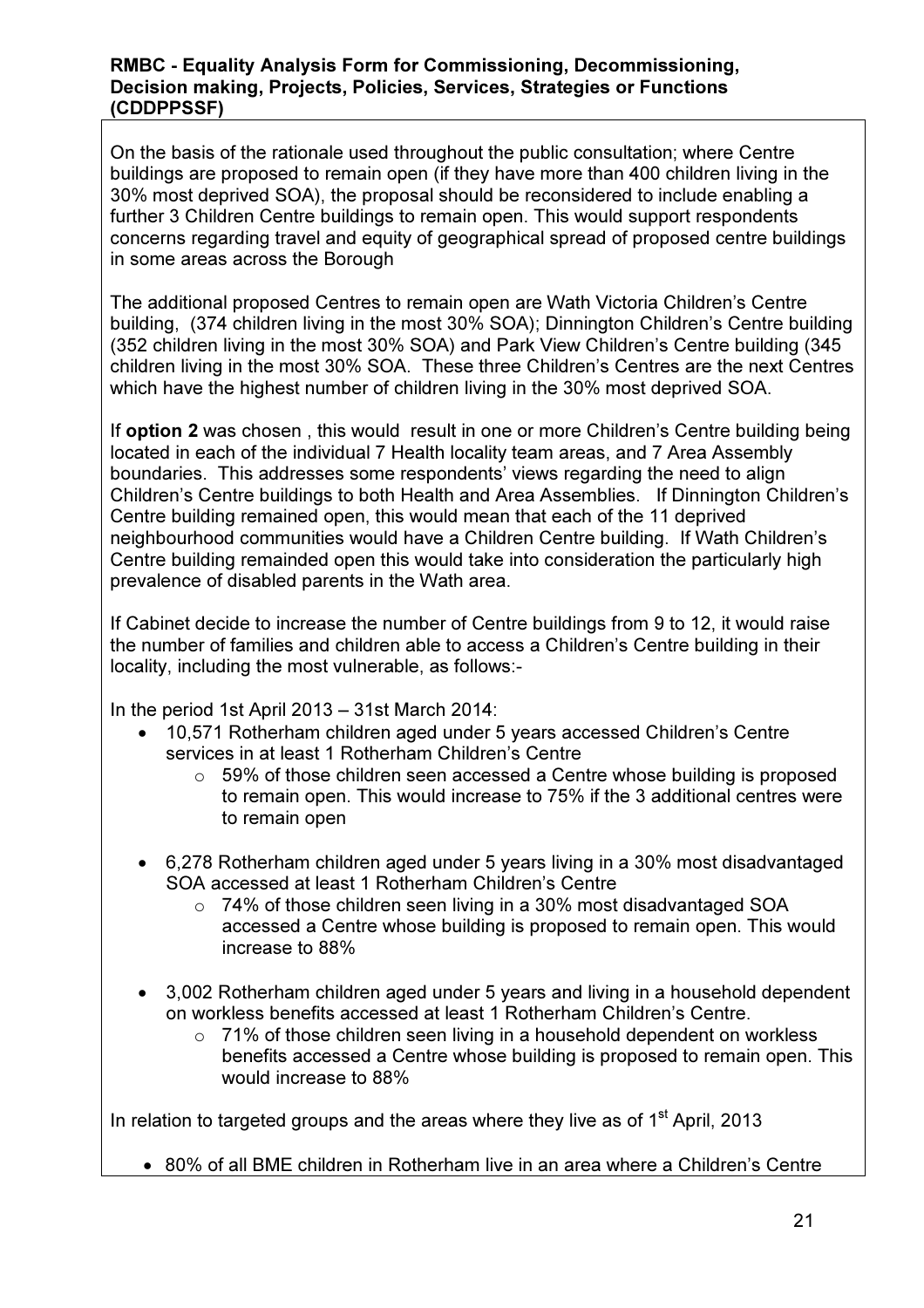building is proposed to remain open. This would increase to 84%, if the 3 additional centres were to remain open.

- 61% of all children living in households dependent on workless benefits live in an area where a Children's Centre building is proposed to remain open. This would increase to 73%.
- 71% of all children living in a SOA within a 30% most disadvantaged nationally live in an area where a Children's Centre building is proposed to remain open. This would increase to 84%.
- 61% of disabled parents with at least 1 child under 5 years live in an area where a Children's Centre building is proposed to remain open. This would increase to 74%.
- 61% of teenage mothers with at least 1 child under 5 years live in an area where a Children's Centre building is proposed to remain open. This would increase to 72%.
- 58% of lone parents with at least 1 child under 5 years live in an area where a Children's Centre building is proposed to remain open. This would increase to 71%.

What affect will the Policy/Service have on community relations? Identify by protected characteristics

Centres have a role in promoting community cohesion by offering valuable services to parents during early childhood which potentially could help the child develop and gain the best start in life. Further, children's centres offer these services to all communities under one roof and this often serves to break down cultural barriers and promote a sense of belonging for all. This will continue and will be monitored as part of the ongoing performance management processes

Please list any actions and targets by Protected Characteristic that need to be taken as a consequence of this assessment and ensure that they are added into your service plan.

Website Key Findings Summary: To meet legislative requirements a summary of the Equality Analysis needs to be completed and published.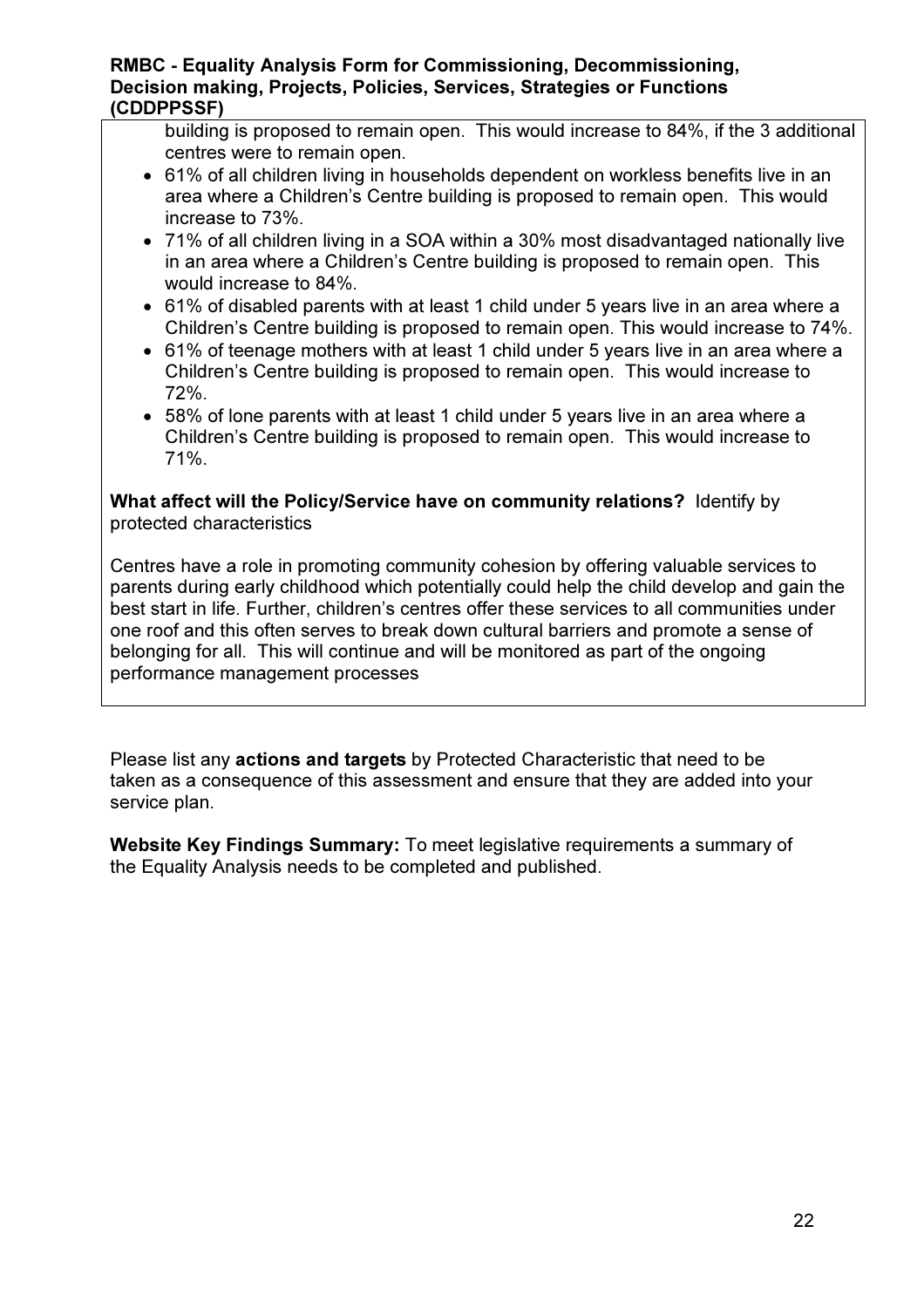Equality Analysis Action Plan <sub>-</sub> See page 9 of guidance step 6 and 7

# Time Period: January 2014 to March 2015

| $\sim$ $\sim$ $\sim$ $\sim$<br>Man | Mary<br>`mıth | Service<br>Area: | Years<br>arlv<br>---- | $\sim$<br>. |
|------------------------------------|---------------|------------------|-----------------------|-------------|
|------------------------------------|---------------|------------------|-----------------------|-------------|

# Title of Equality Analysis:

 If the analysis is done at the right time, i.e. early before decisions are made, changes should be built in before the policy or change is signed off. This will remove the need for remedial actions. Where this is achieved, the only action required will be to monitor the impact of the policy/service/change on communities or groups according to their protected characteristic.

List all the Actions and Equality Targets identified

| <b>Action/Target</b>                                                                                                                | <b>State Protected</b><br><b>Characteristics</b><br>(A, D, RE, RoB, G, GIO,<br>SO, PM, CPM, C or All)* | Target date (MM/YY)                            |
|-------------------------------------------------------------------------------------------------------------------------------------|--------------------------------------------------------------------------------------------------------|------------------------------------------------|
| Complete statutory public consultation on the proposals                                                                             | All                                                                                                    | 3rd February to 30 <sup>th</sup><br>April 2014 |
| Hold a wider stakeholder event to consult on proposals to create a Foundations<br><b>Years Service</b>                              | All                                                                                                    | $2nd$ April 2014                               |
| Analysis of public consultation to feed into Cabinet paper                                                                          | All                                                                                                    | May to June 2014                               |
| Report presented to Cabinet to agree decision                                                                                       | All                                                                                                    | $18th$ June 2014                               |
| HR Staff Consultation on the impact of the model for Children's Centres from 1 <sup>st</sup><br>April 2015 and analysis of feedback | All                                                                                                    | July to September<br>2014                      |
| Options on buildings proposed to close taken forward to engage alternative<br>providers to continue to run the centre buildings     | All                                                                                                    | June 2014 - February<br>2015                   |
| Recruitment of staff to new structure                                                                                               | All                                                                                                    | September 2014 -<br>January 2015               |
| A more in-depth and detailed feasibility study would need to be completed                                                           | All                                                                                                    | July 2014 - January                            |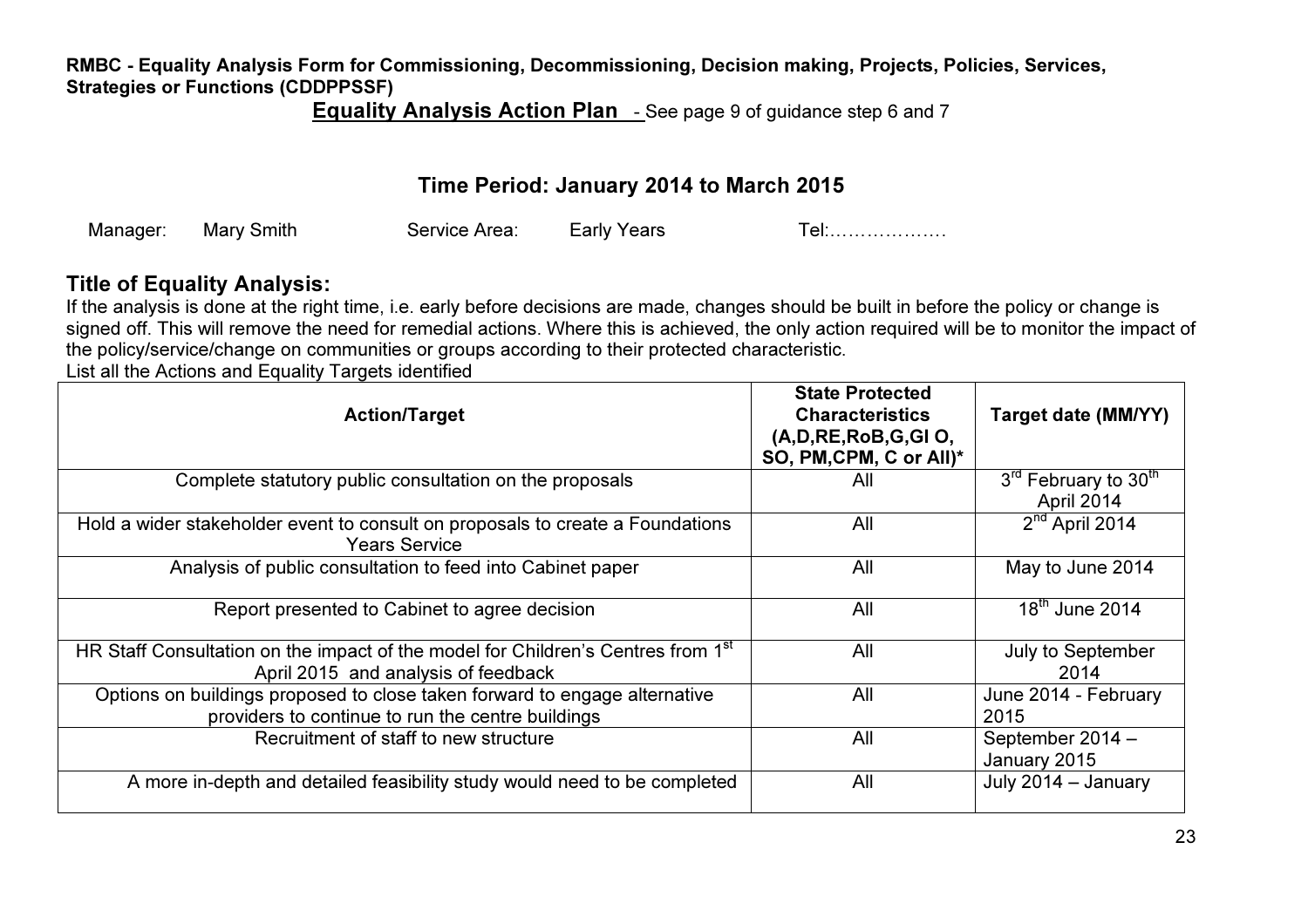| <b>Action/Target</b>                                                                                                                                                                                                                                                                                                                                                                                                                                                                        | <b>State Protected</b><br><b>Characteristics</b><br>(A, D, RE, RoB, G, GIO,<br>SO, PM, CPM, C or All)* | <b>Target date (MM/YY)</b>  |
|---------------------------------------------------------------------------------------------------------------------------------------------------------------------------------------------------------------------------------------------------------------------------------------------------------------------------------------------------------------------------------------------------------------------------------------------------------------------------------------------|--------------------------------------------------------------------------------------------------------|-----------------------------|
| to identify which buildings were already accessed by families and the areas<br>where the families lived in to further identify potential risk of families,<br>particularly the most vulnerable, of not accessing the main centre buildings<br>due to transport issues or the distance families would have to travel.                                                                                                                                                                        |                                                                                                        | 2015                        |
| A mapping exercise should be undertaken to identify which buildings are<br>available in local communities and their suitability to deliver quality early<br>years services, the level of early years/foundation years workforce<br>available and the availability of resources.                                                                                                                                                                                                             | All                                                                                                    | July 2014 - January<br>2015 |
| A full implementation plan and communication strategy will be developed to<br>advise all users of their nearest Children's Centre under the new model<br>and how they can continue to access services. This will be monitored to<br>ensure that the new model does not have an adverse or disproportionate<br>impact on target groups/protected characteristics and we continue to<br>deliver an equitable service to all existing and potential users, particularly<br>those most in need. | All                                                                                                    | January - March 2015        |
| New structure in place and operational                                                                                                                                                                                                                                                                                                                                                                                                                                                      | All                                                                                                    | 1 <sup>st</sup> April 2015  |
| <b>Name Of Director who approved</b><br>$1H$ leik $U$<br><b>Plan</b>                                                                                                                                                                                                                                                                                                                                                                                                                        | Date 12.6.14                                                                                           |                             |

 \*A = Age, C= Carers D= Disability, G = Gender, GI Gender Identity, O= other groups, RE= Race/ Ethnicity, RoB= Religion or Belief, SO= Sexual Orientation, PM= Pregnancy/Maternity, CPM = Civil Partnership or Marriage.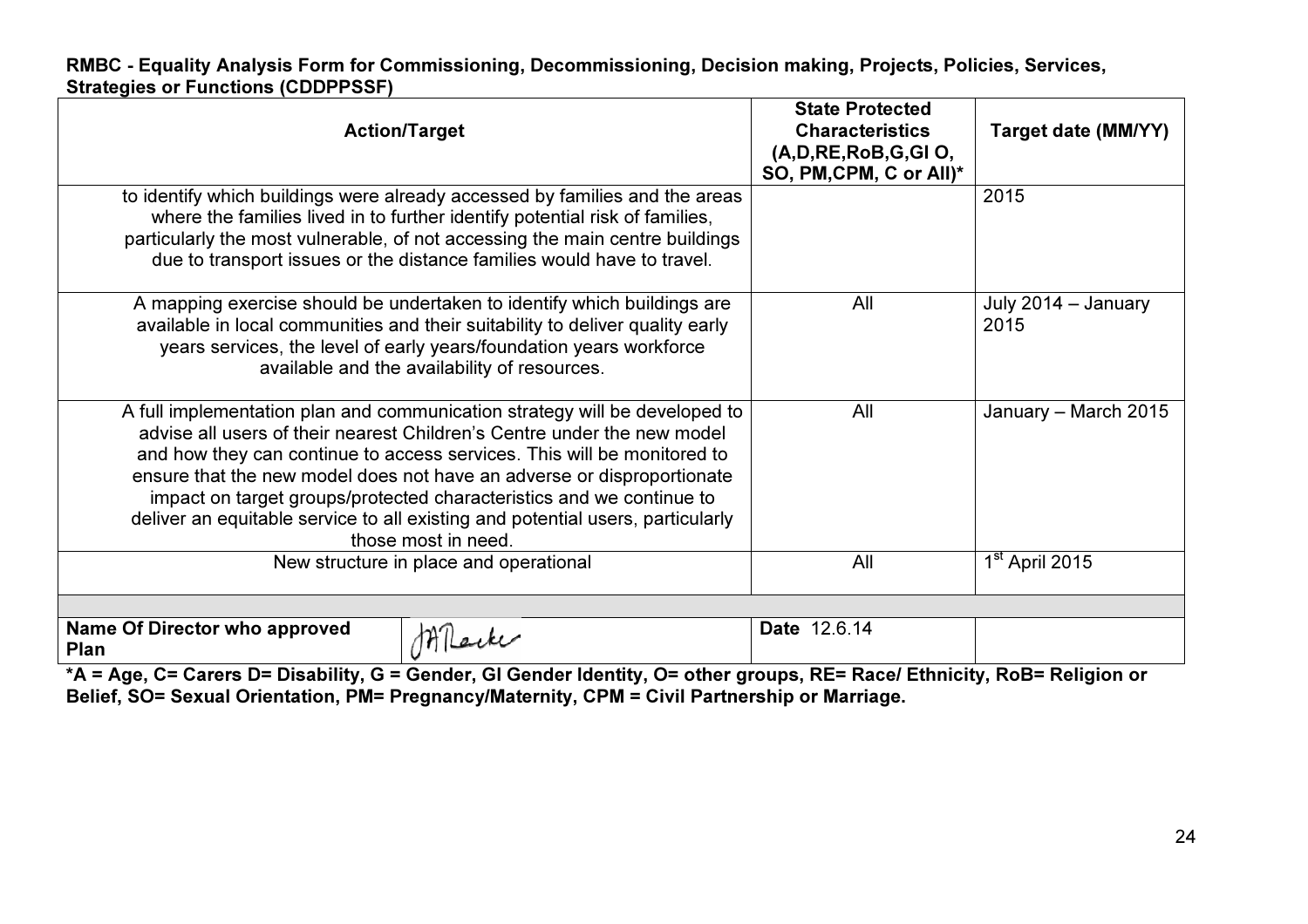Website Summary – Please complete for publishing on our website and append to any reports to Elected Members, SLT or Directorate Management Teams

| <b>Completed</b><br>equality analysis                                                                                                  |    | <b>Key findings</b>                                                                                                                                                                                                                                                                                                                                                                                           |                | <b>Future actions</b>                                                                                                                                                                                                          |
|----------------------------------------------------------------------------------------------------------------------------------------|----|---------------------------------------------------------------------------------------------------------------------------------------------------------------------------------------------------------------------------------------------------------------------------------------------------------------------------------------------------------------------------------------------------------------|----------------|--------------------------------------------------------------------------------------------------------------------------------------------------------------------------------------------------------------------------------|
| Directorate: Children and Young People's<br>Function, policy or proposal name:<br><b>Children Centres</b>                              | 1. | Children's Centres already deliver universal<br>and targeted services to target groups which<br>include but are not limited to the protected<br>characteristics groups. Centres and the Local<br>Authority monitor uptake of services by all<br>children under 5 and their families,<br>particularly the most vulnerable and the<br>targeted groups.                                                          | $\mathbf{1}$ . | Amend current performance and<br>monitoring processes to fit the<br>new model. (September 2014 -<br>February 2015)                                                                                                             |
| Function or policy status: Changing<br>(new, changing or existing)<br>Name of lead officer completing the<br>assessment:<br>Mary Smith | 2. | There is some level of interest from partners<br>who would like to explore taking on the<br>daycare and or the children's centre services<br>in centre buildings proposed to close.                                                                                                                                                                                                                           | 2.             | Implement the buildings options<br>process for buildings proposed to<br>close to engage alternative<br>providers to continue to run the<br>centre buildings from 1 <sup>st</sup> April<br>2015. (June 2014 - February<br>2015) |
| Date of assessment: 21 <sup>st</sup> January 2014                                                                                      | 3. | A more in-depth and detailed feasibility study<br>would need to be completed to identify which<br>buildings were already accessed by families<br>and the areas where the families lived in to<br>further identify potential risk of families,<br>particularly the most vulnerable, of not<br>accessing the main centre buildings due to<br>transport issues or the distance families<br>would have to travel. | 3.             | Complete an in-depth and<br>detailed feasibility study (July<br>2014-July 2015)                                                                                                                                                |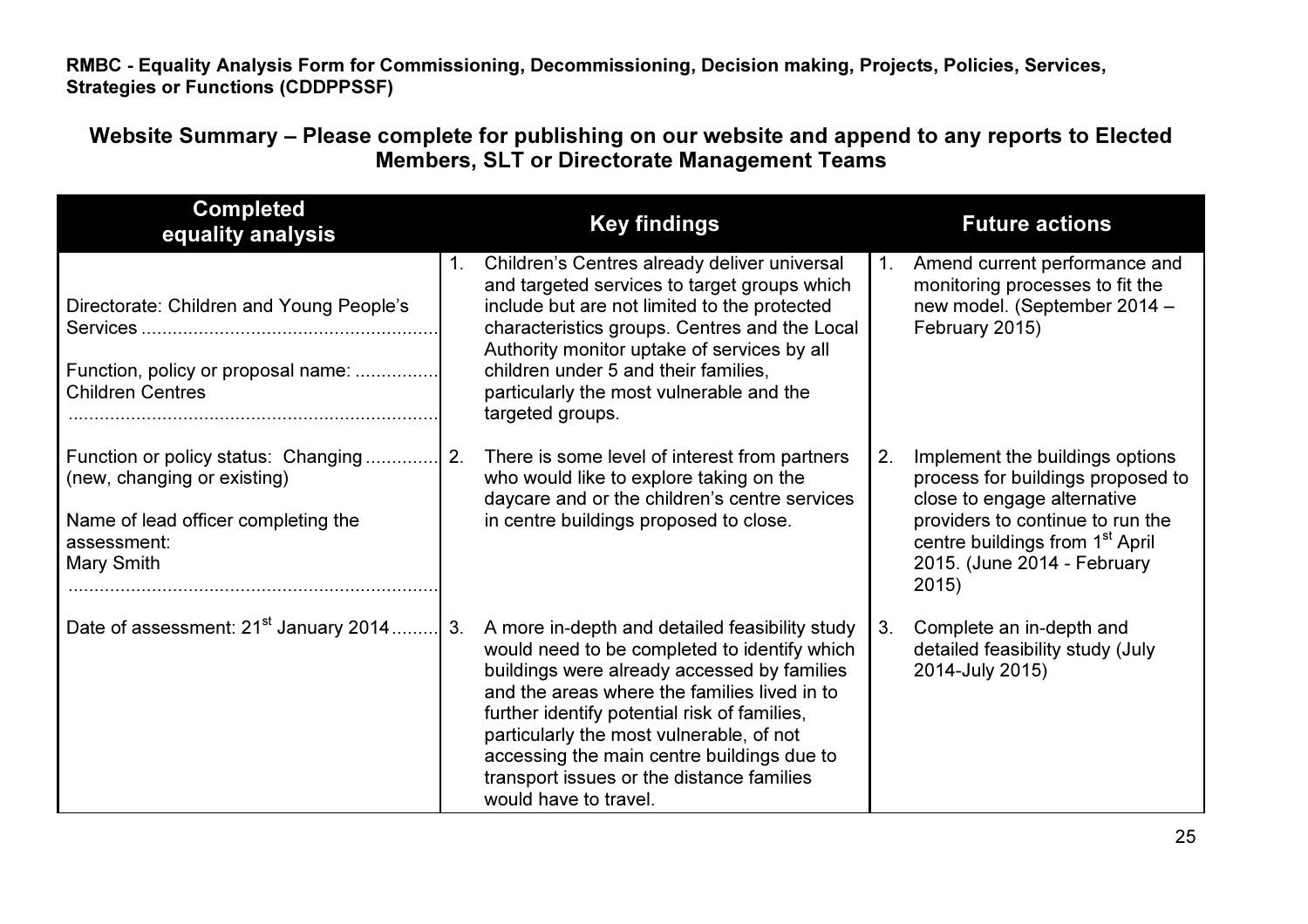| <b>Completed</b><br>equality analysis | <b>Key findings</b>                                                                                                                                                                                                                                                                                                                                                          | <b>Future actions</b>                                                                                                                                                                                                  |
|---------------------------------------|------------------------------------------------------------------------------------------------------------------------------------------------------------------------------------------------------------------------------------------------------------------------------------------------------------------------------------------------------------------------------|------------------------------------------------------------------------------------------------------------------------------------------------------------------------------------------------------------------------|
|                                       | A mapping exercise should be undertaken to<br>4.<br>identify which buildings are available in local<br>communities and their suitability to deliver<br>quality early years services, the level of early<br>years/foundation years workforce available<br>and the availability of resources.                                                                                  | Mapping exercise to be<br>4.<br>undertaken to address the key<br>findings (July 2014 – January<br>2015                                                                                                                 |
|                                       | A full implementation plan and<br>5.<br>communication strategy will be developed to<br>advise all users of their nearest Children's<br>Centre under the new model and how to<br>continue to access services. This will be<br>monitored to ensure that the new model does<br>not have an adverse or disproportionate<br>impact on target groups/protected<br>characteristics. | 5.<br>Implementation plan and<br>communication strategy<br>undertaken to address the key<br>findings (January 2015 - March<br>2015)<br>New structure to be in place and<br>operational from 1 <sup>st</sup> April 2015 |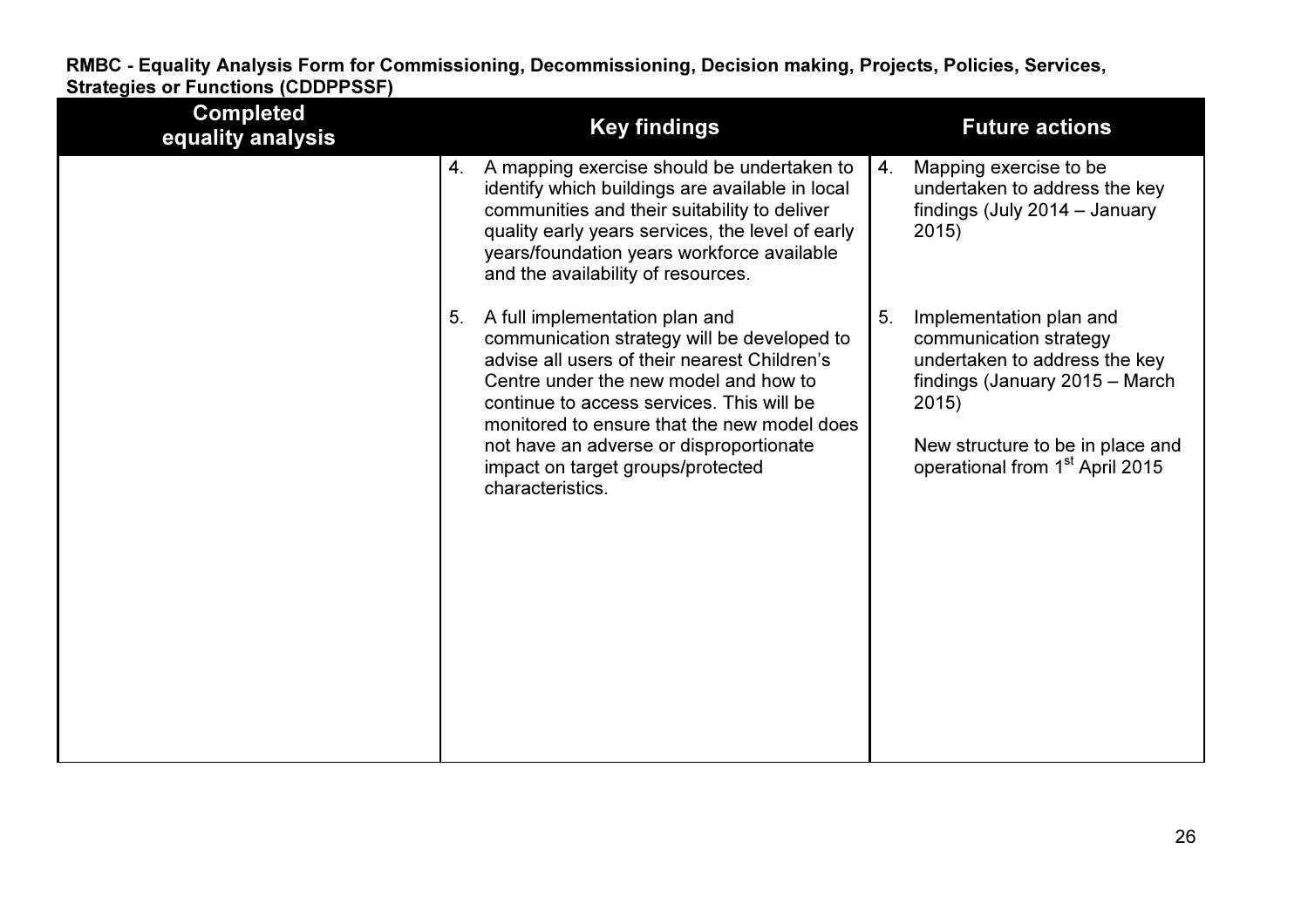# Appendix A - Children's Centre Proposed Closure Consultation Response Form Further Analysis on Equalities Data

We asked respondents if they would like to answer some equal opportunities questions. 81% said yes, but some people did not answer all questions. The results in this report are expressed as a % of those who responded to each question.

A majority of respondents were female aged 25-34 years. 9% of respondents were disabled or had a limiting long term illness/condition. 9% were carers. 90% were white British followed by 2.8% Asian or Asian/British Pakistani. 53% were Christian followed by 38.4% with no religion or belief.

# Gender

91% of respondents were female and 9% were male.

46.7% of females agreed with the chosen centres compared with 52% of males.

60.8% of females agreed with the proposal for outreach compared with 59% of males.

To the question 'What impact will the reduction of children's centres have on you?' the top 4 responses were the same for each gender:

31% females selected 'I will not use a children's centre at all' compared with 28% of males.

14% of females selected 'don't know' compared with 18% of males.

13% of females selected 'I will use the children's centre services less often' compared with 14% of males.

12% of females selected 'no impact' compared to 16% of males.

So the percentage responses from males and females were very similar. The biggest difference was that a higher percentage of males said it will have no impact.

#### BME Groups

90.1% of respondents were British and 9.9% were all other ethnicities (BME). Of those BME 62% agreed with the proposed closures. This is a significantly higher percentage than the overall survey response which was 43%.

64% of those BME agreed with the outreach proposals. This was a slightly higher percentage than the overall survey response, which was 58%.

When asked 'What impact will the reduction of children's centres have on you?' the top 4 responses were:

22% selected 'I will not use children's centres at all', which is 12% lower than the overall survey response to this question.

20% selected 'don't know', which is 5% higher than the overall survey response.

15% selected 'I will use children's centres less often' and 12% said 'no impact' which are both similar to the overall responses.

So in comparison to the overall survey response, a higher percentage of BME agreed with the proposed closures whilst a similar amount agreed with outreach. A higher percentage of non-BME said that they wouldn't use children's centre services at all than those who were BME. A higher percentage of the BME didn't know what the impact will be on them.

# Young People – Under 25 years old

14% of respondents to this question were under the age of 25.

44.5% of those under 25 years disagreed with the proposed centres. This is very close to the overall survey response of 43%.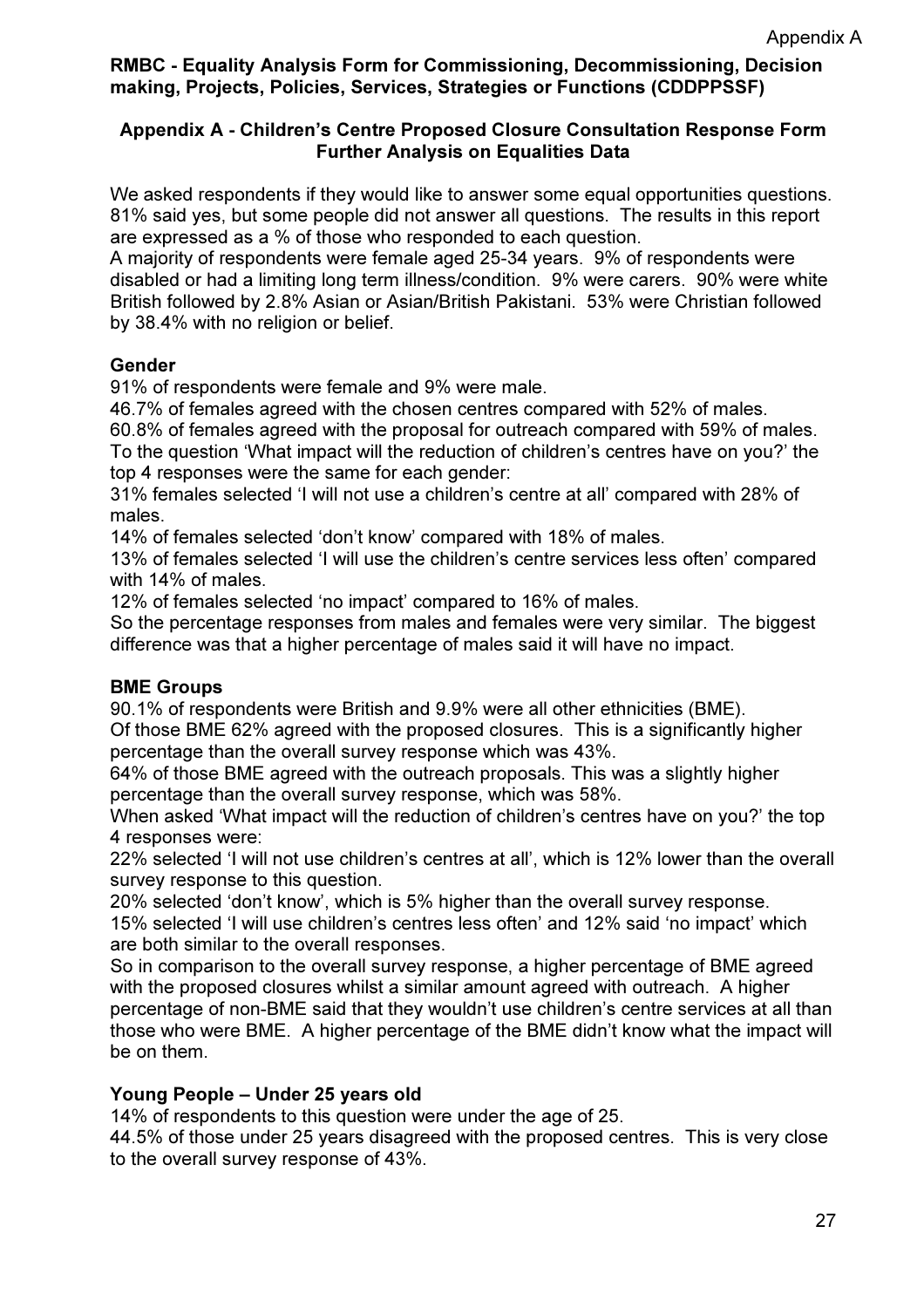72.5% of those under 25 years agreed with outreach. This is significantly higher than the 58% of the overall survey that agreed, which suggests that more of the younger group are agreeable to the idea of using outreach services.

When asked 'What impact will the reduction of children's centres have on you?' 42.5% selected 'I will not use a centre at all'. This is 8% higher than the overall survey responses.

14% will use less often, 13.5% selected 'no impact' and 12% selected 'don't know'. However, 14.5% selected multiple answers which included using other centres, alternatives or will use less often. Therefore, less than half will not use at all but the remaining will use an alternative or say it will have no impact.

# Disability or Long Term Limiting Illness or Condition

120 people responded to say that they are disabled.

Of those 46.7% agreed with the chosen centres. This is slightly higher percentage agreeing with the proposed centres than the overall survey response of 43%.

54.2% people agreed with the outreach proposals. This is a slightly lower than the overall survey response of 58%.

So similar numbers of disabled people disagree with the chosen centres but do agree with outreach. In both of these questions, the numbers are nearly a 50/50 response, and are close to the figures from the overall survey response.

When asked 'What impact will the reduction of children's centres have on you?', the highest response was 'I will not use centres at all' from 33.3% of respondents which is close to the overall survey response rate of 34.34%.

15% said no impact compared with 10.64% of the overall survey response 14.1% will use CC's less often compared with 17.72% of the overall survey response 5.8% will use an alternative compared with 13.19% from the overall response However, 16.6% (19) people ticked multiple options which included using an alternative, using another centre or using less often. 10% didn't know and 4% said 'other'. So

51.7% will use some kind of alternative, other centre or say it will have no impact. 33% say they will not use at all. 11% didn't know and 4% said other.

So in comparison to the overall response, similar percentages agree with the chosen centres and outreach proposals and say that they will not use a centre at all. However, a higher percentage of those with a disability said it will have no impact but a lower percentage will use an alternative.

# Religion or Belief

Of all of the responses to this question, the largest groups were: 53% Christianity 38.5% no religion or belief, 6.5% other. 2% were other named religions or beliefs. Overall, 53.6% of those who had some kind of religion or belief disagree with the chosen centres. This is not too far from the overall survey response of 57%. Of those with a religion or belief, 60.5% agree with outreach proposals and of those without a religion or belief 62% agree. Again these are both very close to the overall survey response percentage of 58%

When asked 'What impact will the reduction of children's centres have on you?' the highest numbers for reasons selected were:

27% of those with a religion or belief will not use a centre at all compared to 36% of those without a religion or belief. The overall survey response to this was 34%. 14.7% of those with a religion or belief selected 'don't know' compared to 14.2% of those without a religion or belief. The overall survey response to this was 14.78%. 13.95% of those with a religion or belief will use a centre less often compared to 11.81% those without a religion or belief. The overall survey response to this was 17.72%.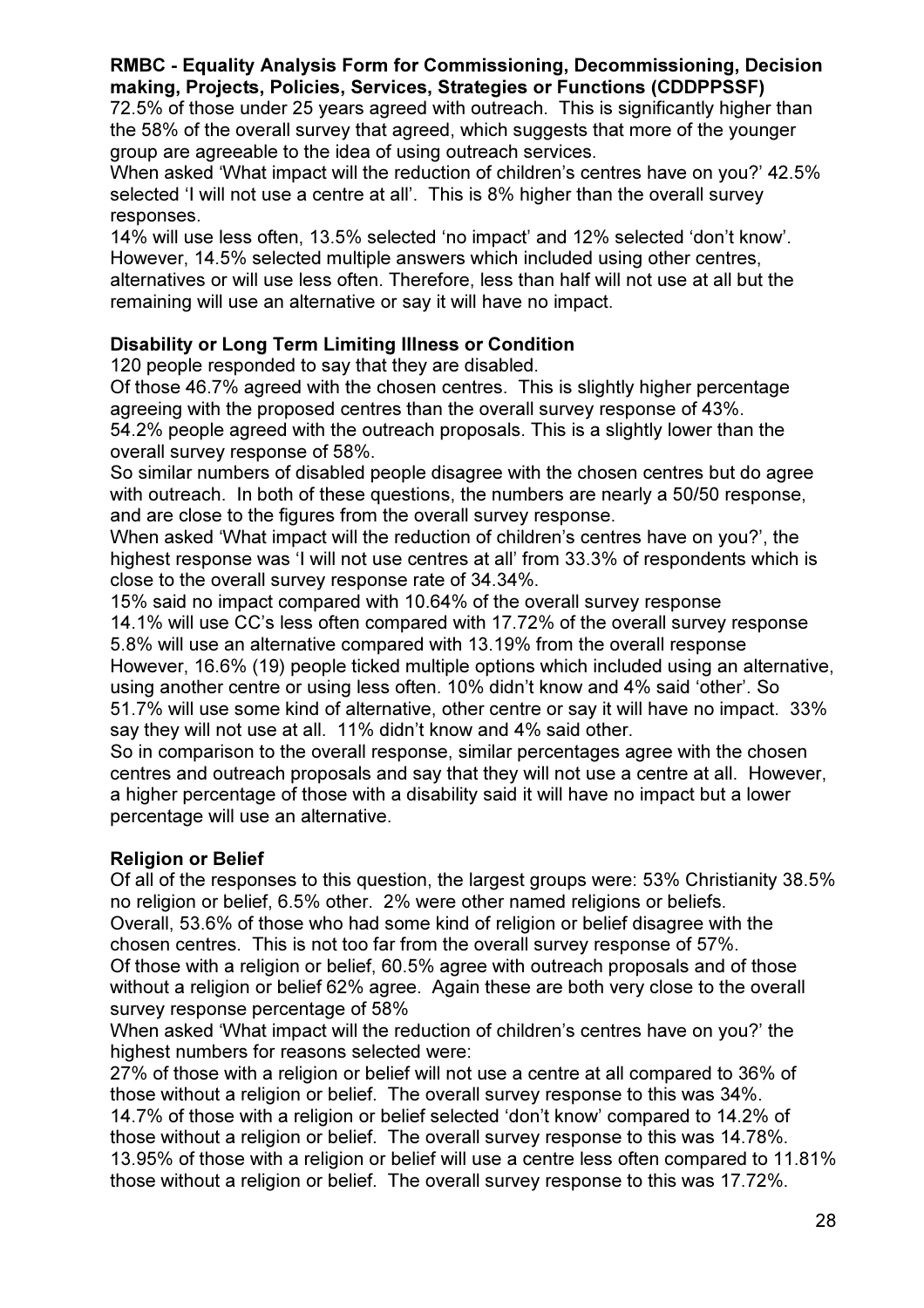12.72% of those with a religion or belief selected 'no impact' compared to 13.56% those without a religion or belief. The overall survey response to this was 10.64% So those with a religion or belief answered in similar percentages to those without and to the overall response rate. The largest difference was with those who said they will not use a centre at all. A higher percentage of those without a religion or belief will not use a centre at all.

#### Summary:

In summary, these are the greatest differences coming out of the survey responses for the particular groups detailed above:

The responses from males and females were very similar. The biggest difference was that a higher percentage of males said it will have no impact.

A higher percentage of BME agreed with the proposed closures than the overall response rate and less of the BME group said that they wouldn't use a children's centre at all.

A higher rate of those under 25 years old agreed with outreach than the overall survey response. This suggests that more of the younger group are agreeable to the idea of using outreach services. However, when asked 'What impact will the reduction of children's centres have on you?' a higher percentage of those under 25 years old selected 'I will not use a centre at all' than the overall survey response rate.

A higher percentage of disabled respondents said that the closures will have no impact compared with the overall survey response but a lower percentage said that they will use an alternative if centres close.

A higher percentage of those without a religion or belief will not use a centre at all compared to those with a religion or belief. However, this is a similar percentage to the overall survey responses.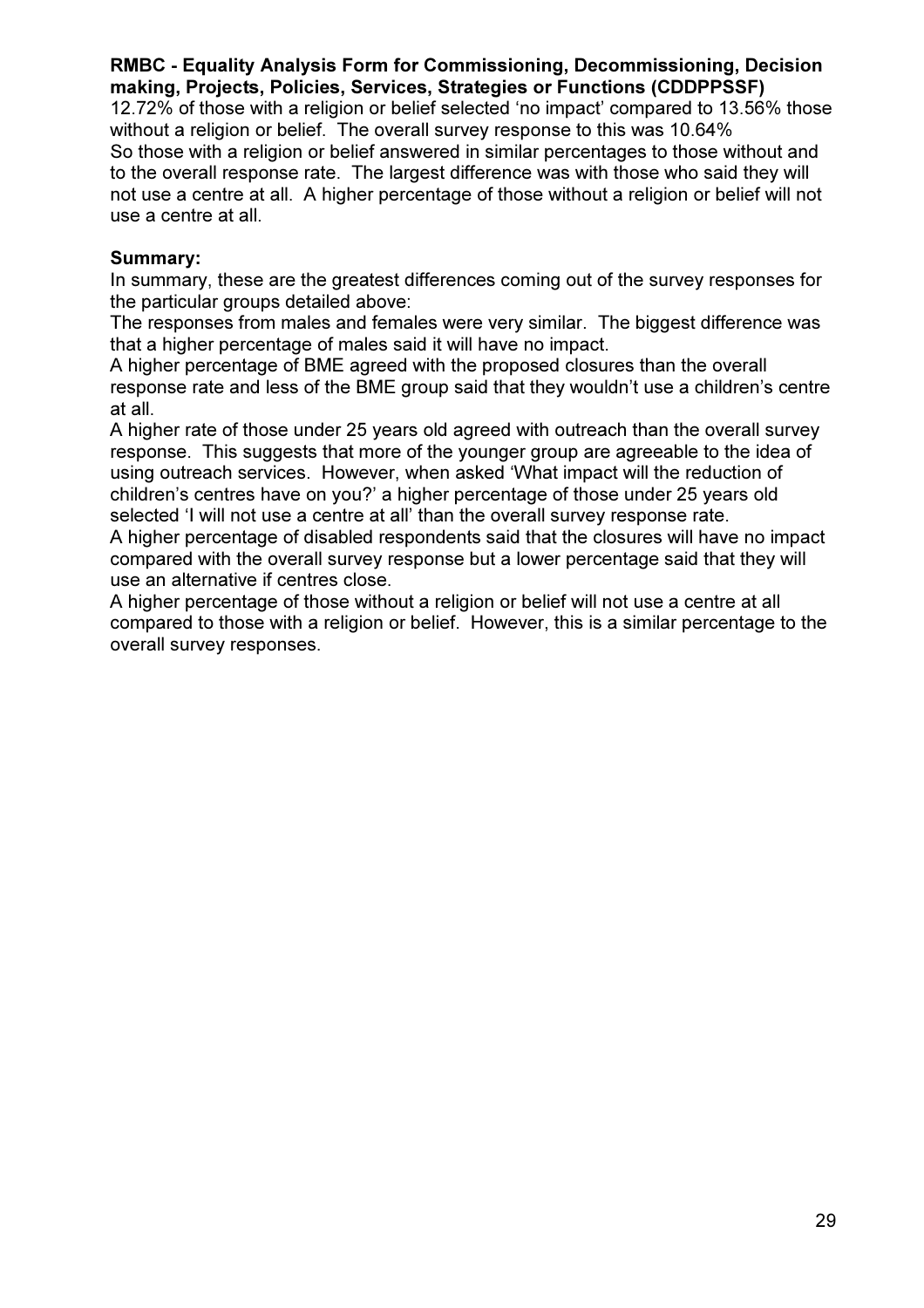| Date/Time                                               | <b>Children's Centres</b>     | <b>Venue</b>                                |
|---------------------------------------------------------|-------------------------------|---------------------------------------------|
| Thursday 6 <sup>th</sup> February                       | Central                       | Rockingham Professional                     |
| 2014                                                    | Kimberworth                   | <b>Development Centre</b>                   |
|                                                         | Park View                     | Roughwood Road                              |
| $6.00$ pm $- 7.00$ pm                                   | Rockingham                    | <b>Wingfield Estate</b>                     |
|                                                         | <b>Thorpe Hesley</b>          | Rotherham, S61 4HY                          |
| Monday 17 <sup>th</sup> February                        | Coleridge                     | <b>Clifton Comprehensive</b>                |
| 2014                                                    |                               | Middle Lane                                 |
|                                                         |                               | Rotherham                                   |
| 6.00pm - 7.00pm                                         |                               | <b>S65 2SN</b>                              |
| Wednesday 12th March                                    | Rawmarsh                      | Rawmarsh Community School                   |
| 2014                                                    | Thrybergh/Dalton              | Haugh Road                                  |
|                                                         | <b>Silver Birch</b>           | Rawmarsh                                    |
| $6.00$ pm $- 7.00$ pm                                   | Marcliff                      | Rotherham                                   |
|                                                         |                               | <b>S62 7GA</b>                              |
| Thursday 20 <sup>th</sup> March                         | <b>Brookfield</b>             | Wath Comprehensive School                   |
| 2014                                                    | <b>Wath Victoria</b>          | Sandygate                                   |
|                                                         | Cortonwood                    | Wath upon Dearne                            |
|                                                         |                               | Rotherham                                   |
|                                                         |                               | <b>S63 7NW</b>                              |
| $6.00$ pm $- 7.00$ pm<br>Tuesday 25 <sup>th</sup> March | Central                       |                                             |
| 2014                                                    | Kimberworth                   | Ferham Primary School<br>Ferham Road        |
|                                                         |                               |                                             |
|                                                         | Park View                     | Rotherham                                   |
| $4.00 - 5.00$ pm                                        | Rockingham                    | <b>S61 1AP</b>                              |
| Thursday 27 <sup>th</sup> March                         | <b>Thorpe Hesley</b>          |                                             |
| 2014                                                    | Valley<br>Arnold              | <b>Clifton Comprehensive</b><br>Middle Lane |
|                                                         |                               |                                             |
|                                                         |                               | Rotherham                                   |
| $6.00$ pm $- 7.00$ pm                                   |                               | S65 2SN                                     |
| Monday 31 <sup>st</sup> March                           | <b>Aughton Early Years</b>    | <b>Thurcroft Infant School</b>              |
| 2014                                                    | <b>Meadows</b>                | <b>Locksley Drive</b>                       |
|                                                         | Sue Walker                    | Thurcroft                                   |
| $6.00 \text{pm} - 7:00 \text{pm}$                       | <b>Ryton Brook</b>            | Rotherham                                   |
|                                                         | Thurcroft                     | <b>S66 9NT</b>                              |
| Wednesday 2 <sup>nd</sup> April                         | Rawmarsh                      | Flanderwell Primary School                  |
| 2014                                                    | Thrybergh/Dalton              | <b>Greenfield Court</b>                     |
|                                                         | <b>Silver Birch</b>           | Flanderwell                                 |
| $6.00 \text{pm} - 7.00 \text{pm}$                       | Marcliff                      | Rotherham                                   |
|                                                         |                               | S66 2JF                                     |
| Thursday 3 <sup>rd</sup> April 2014                     | <b>Aughton Early Years</b>    | Wales High School                           |
|                                                         | <b>Meadows</b>                | Storth Lane                                 |
| $6.00$ pm $- 7.00$ pm                                   | Sue Walker                    | <b>Kiveton Park</b>                         |
|                                                         | <b>Ryton Brook</b>            | Sheffield                                   |
|                                                         | Thurcroft                     | S26 5QQ                                     |
| Monday 7 <sup>th</sup> April 2014                       | <b>Maltby Stepping Stones</b> | <b>Dinnington Community Primary</b>         |
|                                                         | Dinnington                    | School                                      |
| $6.00$ pm $- 7.00$ pm                                   | <b>Ryton Brook</b>            | <b>School Street</b>                        |
|                                                         |                               | Dinnington                                  |
|                                                         |                               | Sheffield, S25 2RE                          |
|                                                         | <b>Aughton Early Years</b>    | Aston-cum-Aughton Parish Hall               |
| Tuesday 8 <sup>th</sup> April 2014                      |                               |                                             |
|                                                         | <b>Meadows</b>                | Rosegarth Avenue                            |
| $6.00$ pm $- 7.00$ pm                                   | Sue Walker                    | Aston                                       |
|                                                         | Ryton Brook                   | Sheffield                                   |
|                                                         | Thurcroft                     | S26 2DD                                     |

# Appendix B - Children's Centres Public Consultation Meetings Held